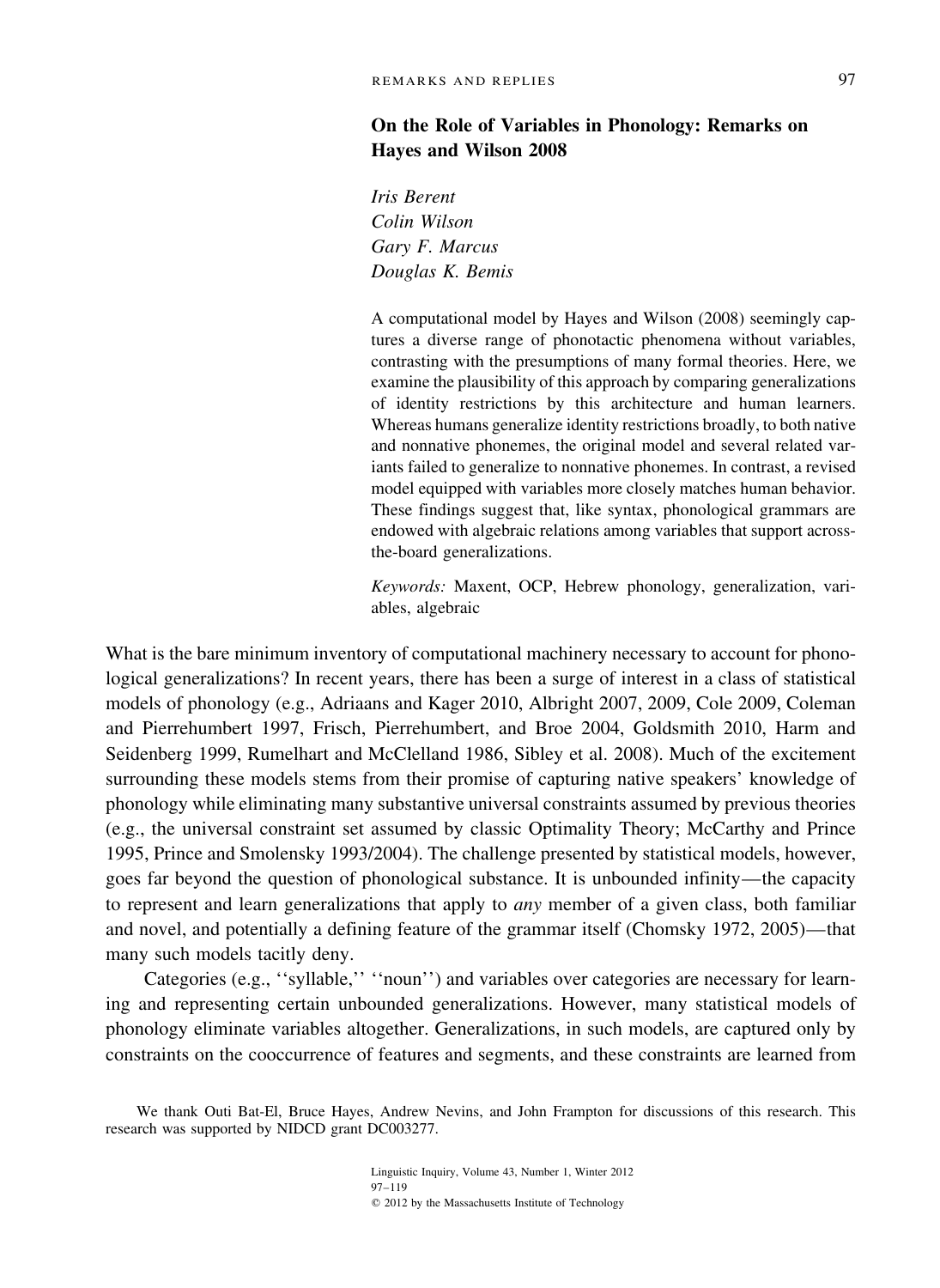the lexicon. To the extent that such models can account for phonological competence, their success would indicate that phonological learners are potentially limited with respect to the scope of phonological generalizations they ultimately attain. The narrow scope of phonological generalizations would also set the phonological computational component apart from the rest of the grammar.

In this commentary, we wish to draw attention to this tacit assumption and evaluate it by analyzing the performance of the statistical induction model proposed by Hayes and Wilson (2008; henceforth *HW08*)—arguably the most successful of its kind. The HW08 model stands apart from its predecessors in that it can demonstrably capture significant generalizations ranging from specific aspects of phonotactics—onset phonotactics, vowel harmony, and stress patterns—to the phonology of an entire language. Although the HW08 model has been amply tested against natural linguistic corpora and experimental findings, missing from this evaluation is a systematic assessment of the scope of generalizations attained by the model. Here, we outline such a test and use it to evaluate the model against human behavior. We demonstrate that despite its numerous achievements, the original HW08 architecture is limited with respect to its capacity to generalize, and that as a result, it is ultimately unable to fully capture human phonological productivity. While such limitations can be remedied by revising the model, the need for such revisions challenges the view of the combinatorial phonological system as narrow in scope.

# **1 The Role of Variables in Explaining Linguistic Productivity**

The vast majority of contemporary linguistic theory is predicated upon the assumption that many linguistic generalizations extend across the board to unbounded sets of instances. People demonstrably extend their syntactic knowledge to word sequences they have never heard before (Chomsky 1957), for instance. Similarly, word formation applies to utterly unfamiliar bases (Berent, Pinker, and Shimron 1999, Kim et al. 1994, Marcus et al. 1995, Pinker 1991, Prasada and Pinker 1993) and has been used as a canonical example of the need for operations over variables in human language (Marcus 2001, Pinker 1991). Whether a grammar is characterized in terms of rules, parameters, principles, or constraints, most linguistic theories attribute unbounded productivity explicitly or implicitly to variables (Chomsky 1980, Marcus 2001, Pinker and Prince 1988, Smolensky and Legendre 2006). In such theories, grammatical statements concern categories (''noun'') rather than any bounded set of tokens that might instantiate those categories (e.g., *dog*, *cat*, as instances of a ''noun''). Because variables can stand for unbounded sets of elements, they allow learners to extend generalizations across the board, to any potential member of the class. A learner who has acquired the English plural formation rule (Noun $_{\rm stem}$ +S) will generalize relevant grammatical restrictions to any token, regardless of whether it is familiar (e.g., \**rats-eater*) or not, and regardless of whether it is phonologically licit (e.g., \**ploons-eater*) or ill-formed (e.g., \**ptoons-eater*; Berent and Pinker 2007).

Variables are critical for numerous grammatical functions. Here, it might be useful to distinguish between two types of functions: a simple first-order concatenation of categories (e.g., NP $\rightarrow$ Det+N; syllable $\rightarrow$ onset+rhyme); and a second-order *relation* among them, such as recursion (e.g.,  $S\rightarrow S+NP$ ) or identity (XX, where X can stand for a given element). While first-order concatenative functions array the ordering of specific categories (e.g., the category of nouns,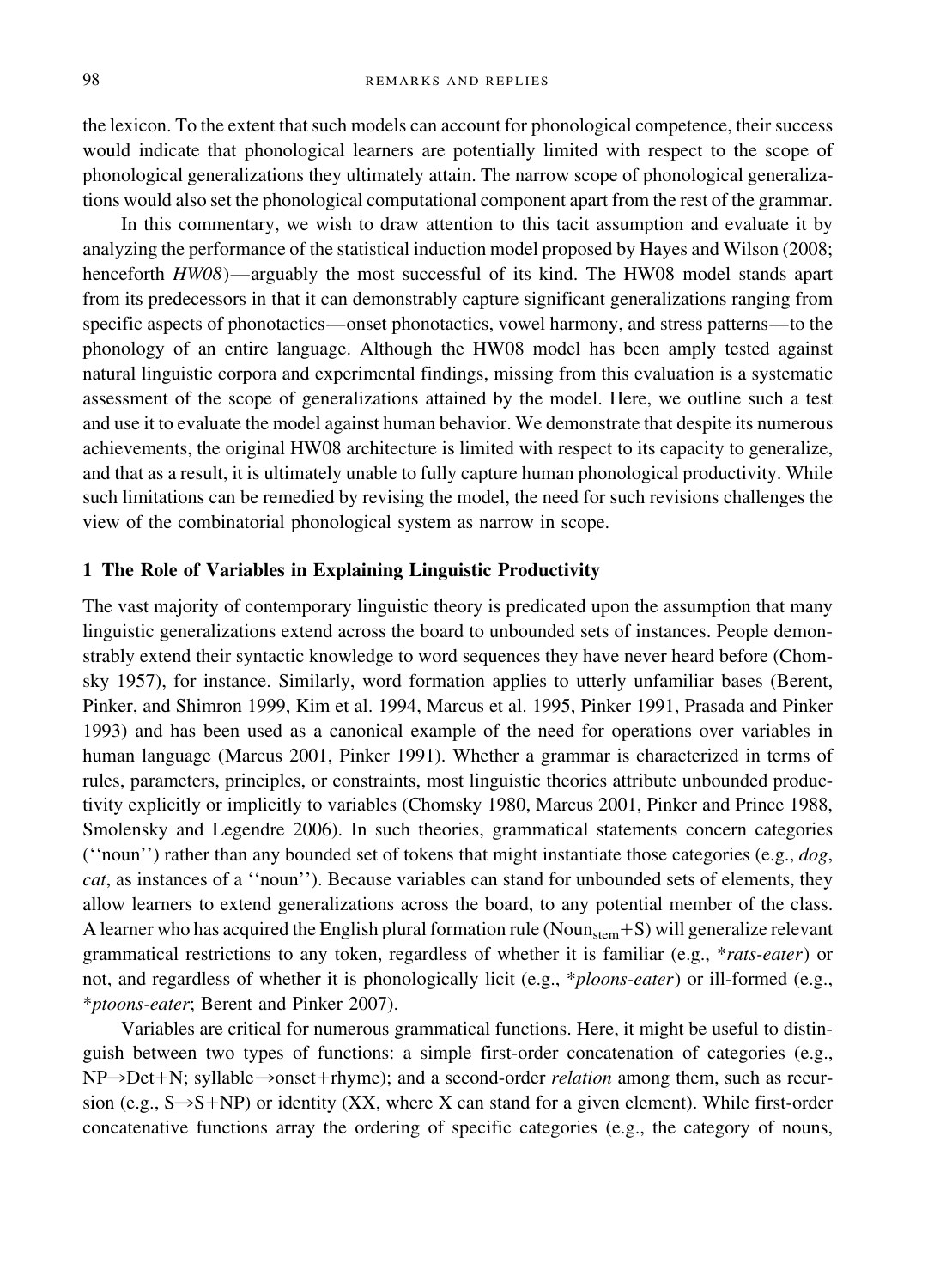onsets, or the labial features), relations such as identity hold for *any* such category, familiar (the class of labials) or novel (the class of segments defined by features that are unattested in one's language). Such relations therefore cannot be encoded by concatenating categories. Rather, they call for a variable that ranges over a category and that can appear in more than one place in a single grammatical rule or constraint (thus binding the two positions together by the relation of identity). So unlike first-order concatenation of categories, relational functions *require* the encoding of variables. One can certainly describe sequences of identical elements (e.g., *dog-dog*, *labiallabial*) as the cooccurrence of specific tokens, but the formal relation of identity can only be expressed through the use of variables.

### **2 Phonology in the Absence of Variables**

Although variables have played a central role in many formal linguistic accounts, the HW08 model can perform surprisingly well without them. Like many statistical models of phonotactics, the HW08 model infers the well-formedness of novel forms from the cooccurrence of their constituents in speakers' linguistic experience. Such inferences are captured by a set of weighted markedness constraints that maximize the probability of observed forms, which Hayes and Wilson take as a proxy of well-formedness. Crucially, constraints can only take two forms: either as bans on the sequencing of feature matrices or as logical implications among certain feature values. Variables and relations among variables are not represented in the HW08 model.

Provided only with the set of onset clusters attested in English, the model spontaneously acquired a set of 23 constraints on feature cooccurrence, which allowed it to productively distinguish attested English onsets that were absent in the training set from unattested ones, and even discern the well-formedness of onsets that are all unattested in English; the model's performance on unattested onsets approximated human ratings quite well  $(r=0.946)$  and exceeded both a handcrafted grammar based on Clements and Keyser 1983 and the alternative statistical computational model proposed in Coleman and Pierrehumbert 1997. Although the model was unable to spontaneously learn nonlocal dependencies, when provided with a local representation of vowel harmony and metrical structure (using the vowel projection and metrical grid), the model successfully acquired the vowel harmony pattern of Shona and extracted the nonlocal stress pattern of Eastern Cheremis as well as the stress patterns of 33 other languages. Furthermore, the model's performance is not confined to isolated pieces of the phonological grammar. Given the Australian aboriginal language Wargamay, the model extracted various aspects of segmental phonotactics (including restrictions on syllable shapes, initial and final consonants, intervocalic consonant clusters, and consonant-vowel combinations) and learned the metrical pattern.

Not only can the HW08 model capture regularities concerning feature cooccurrence, but in some instances it could conceivably approximate constraints that would in traditional approaches be represented by means of explicit variables, such as identity restrictions. A restriction on identical places of articulation, for example, could be restated using multiple separate restrictions on feature cooccurrence, against root-adjacent labials (e.g., \*labial-labial), dorsals (e.g., \*dorsal-dorsal), coronals (e.g., \*coronal-coronal), and so on (Coetzee and Pater 2008). A \*labial-labial constraint would not be formally distinct from any other first-order restriction on the cooccurrence of non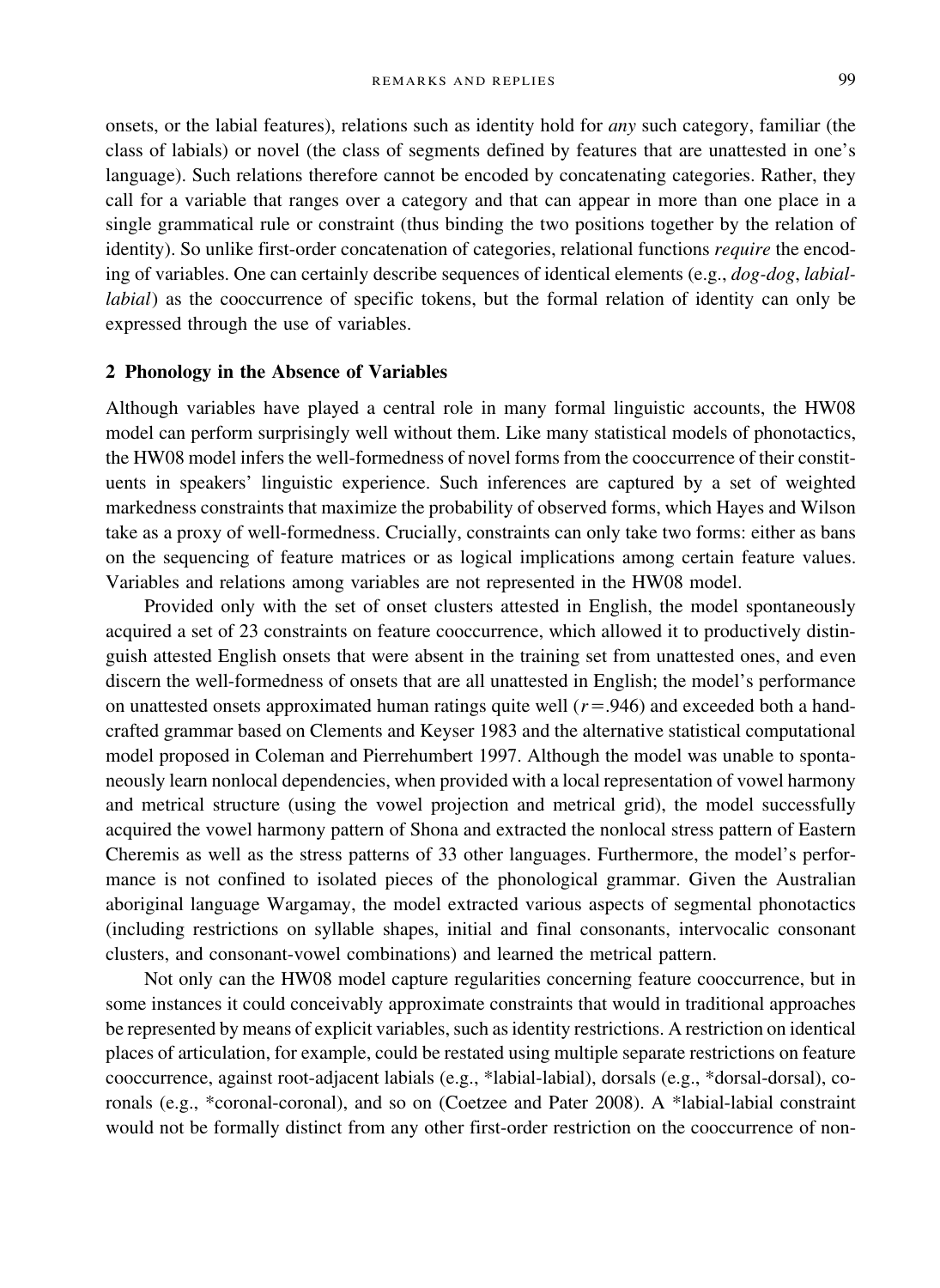identical features (e.g., \*labial-dorsal), and the fact that the two arguments of a \*labial-labial constraint are indeed identical would not be directly represented. Nonetheless, constraints on feature cooccurrence might conceivably capture some of the restrictions on the distribution of attested forms.

In a similar way, a variable-free approach might even support some generalizations to novel items. Consider, for example, a hypothetical Semitic-like language consisting of elements such as *smm*, *lff*, and *gpp*, in which identical consonants would be allowed root-finally, but not rootinitially. Although learners that lack variables could not represent identity per se, HW08-style learners might nonetheless favor the unattested *lbb* over *bbl* in virtue of its labial-labial sequence, relative to *lff* and *gpp*. To the extent that novel items could piggyback onto constraints learned from lexical items, generalization could ensue.

The model's apparent success thus could be viewed as a challenge to the notion that variables are ultimately represented by the phonological mind, and also as an implicit proposal for one way in which the phonological component might be distinct from the rest of the grammar, perhaps even requiring a major rethinking of phonological theory and the relation of phonology to the language system as a whole.

#### **3 The Case for Variables in Phonology**

Despite the HW08 model's success, there are reasons to question whether the cooccurrence of feature sets is an adequate account of phonological knowledge. Many phonological primitives—entities such as ''onset,'' ''syllable,'' ''foot,'' and ''base''—potentially apply to unbounded classes of elements. Certain phonological constraints on such classes could entail variables.

The case for variables is strongest when it comes to phonological constraints that express second-order relations. Although segmental phonotactics famously lacks the second-order relation of recursion, phonological recursion has been documented at higher prosodic levels (Ladd 1986), and second-order restrictions on identity are common in segmental phonology (Rose and Walker 2004, Suzuki 1998). Identity avoidance is at the core of countless phonological processes, and its effects have been documented at numerous levels, including features (Ito and Mester 1986, McCarthy 1994, Yip 1988), tones (Leben 1973), segments (McCarthy 1981), and prosodic categories (Yip 1988). Similarly, phonological reduplication is widely attested (Moravcsik 1978). Although reduplication can take morphological functions (Inkelas and Zoll 2005), many cases of reduplication occur for purely phonological reasons (Alderete et al. 1999, Inkelas 2008). In a system that lacks variables, such restrictions on identity and reduplication are represented in, at best, a piecemeal and fragmentary way.

A second argument for variables is presented by the scope of phonological generalizations. Numerous studies have shown that people generalize their phonotactic knowledge to novel items. Constraints on identity, for example, have been shown to generalize in both natural languages (Berent and Shimron 2003, Berent, Shimron, and Vaknin 2001, Berent, Vaknin, and Shimron 2004, Coetzee 2008, Frisch and Zawaydeh 2001) and artificial ones (Marcus et al. 1999, Nevins 2010, Toro et al. 2008). But as discussed above, many generalizations can be accounted for either with powerful expressions over variables or with expressions consisting only of feature matrices.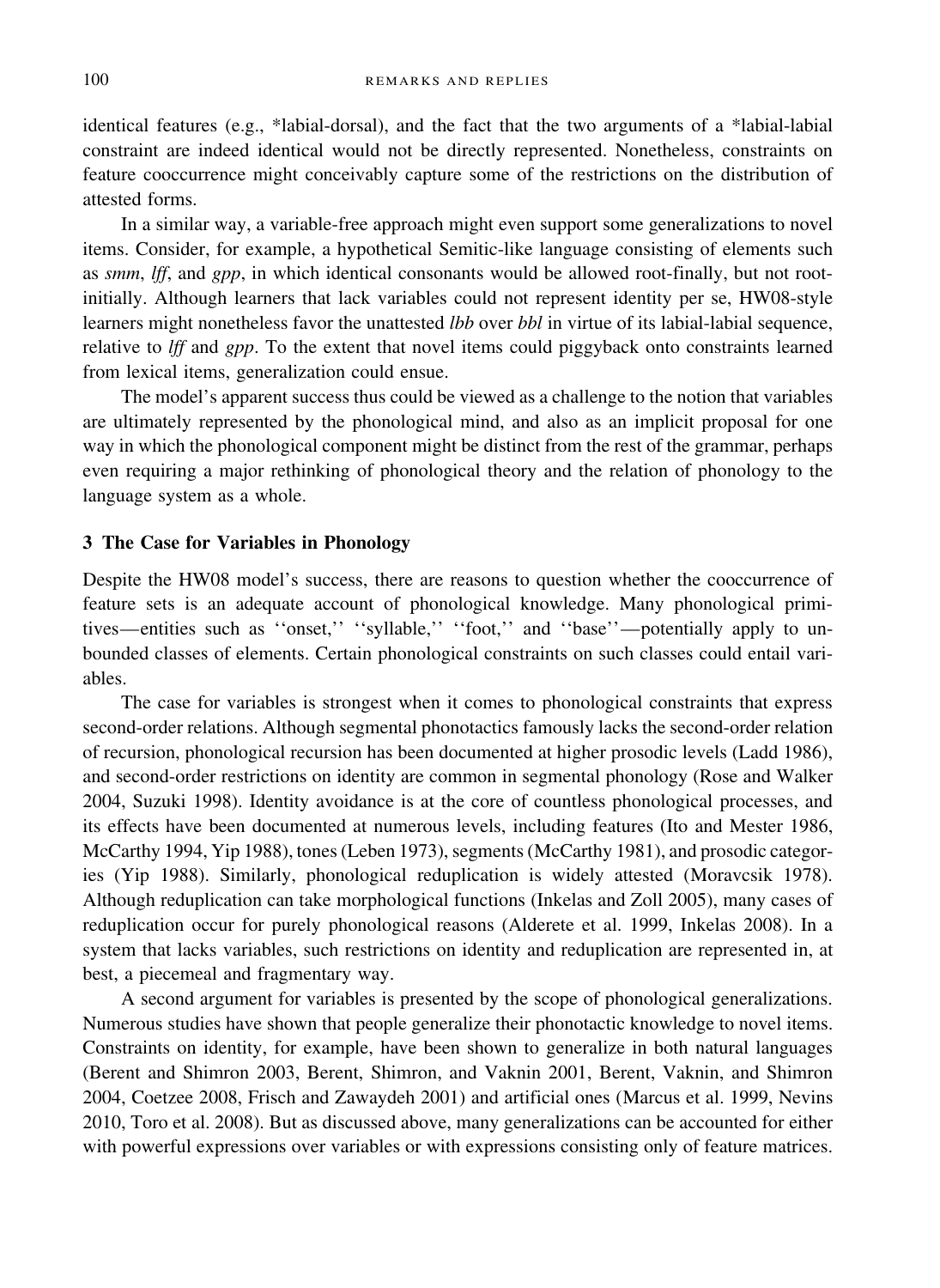How can these two options be empirically differentiated? The hallmark of computational mechanisms that operate on variables is that they allow learners to extend generalizations across the board. A restriction on identical consonants ( $*XX$ , where  $X=a$  consonant), for instance, would apply to *any* consonant, either familiar or novel.

Marcus (1998, 2001) operationalized across-the-board generalizations in terms of the composition of novel test items and the items attested in learners' linguistic experience (the training set). Some test items overlap with the feature composition of training items; consequently, generalization to such items (i.e., generalization *within the training space*) is ambiguous between mechanisms that relate variables and weaker systems that concatenate bounded feature sets. In contrast, a genuine generalization across the board extends to novel items even when these items cannot be exhaustively captured within the representational space of training items—a generalization dubbed by Marcus as falling *outside the training space*.

Although systems that explicitly represent variables have a mechanism for generalizing outside the training space, we conjectured that a feature-driven architecture that lacks variables, such as the HW08 model, might be expected to generalize in a more piecemeal fashion, depending on the exact relationship between novel elements and specific training examples.

In what follows, we ask two questions. First, is our conjecture correct? Is the HW08 architecture in fact limited in its abilities to generalize outside the training space? And second, how does the performance of the model relate to the available empirical evidence from humans?

#### *3.1 Hebrew Word Formation: An Empirical Test Case*

Our test for the role of variables in phonology comes from the restriction on identical consonants in the Hebrew base morpheme. Like many other Semitic languages, Hebrew allows identical consonants to occur at the right edge of the base (e.g., *simem*), but it bans them at the left edge (e.g., *sisem*; Greenberg 1950). The precise domain of this restriction—whether it constrains a consonantal root or a prosodic base consisting of consonants and vowels (hereafter, stems)—has been the subject of much active research (e.g., Bat-El 1994, Gafos 2003, Ussishkin 1999; for experimental evidence, see Berent, Vaknin, and Marcus 2007). McCarthy's (1981) root-based account, for example, attributes the asymmetry to the application of the Obligatory Contour Principle (OCP) within the consonantal root. In contrast, Bat-El's (2006) stem-based proposal captures the same facts by means of agreement-by-correspondence type constraints that are limited to identical consonants at the right edge. Regardless of the precise nature of this morphological domain, however, a restriction on the location of identical consonants must include mechanisms that specifically target identical elements. Our question here is whether human speakers do, in fact, encode such a constraint, and whether this constraint will be learnable by the HW08 architecture. To ensure that our test of the capacity of the HW08 architecture to restrict the location of identical consonants is not contaminated by the orthogonal problem of capturing long-distance restrictions, here we describe this base as a consonantal root—a decision motivated strictly on methodological grounds specific to our present inquiry.

Past research by Berent et al. (2002) demonstrated that speakers of Hebrew generalize their knowledge of the constraint on the Hebrew base morpheme to novel bases that include identical consonantal segments that are not native to Hebrew: the consonantal segments  $/t\int_1/\sqrt{d}z/\sqrt{d}z$ , and  $/\theta$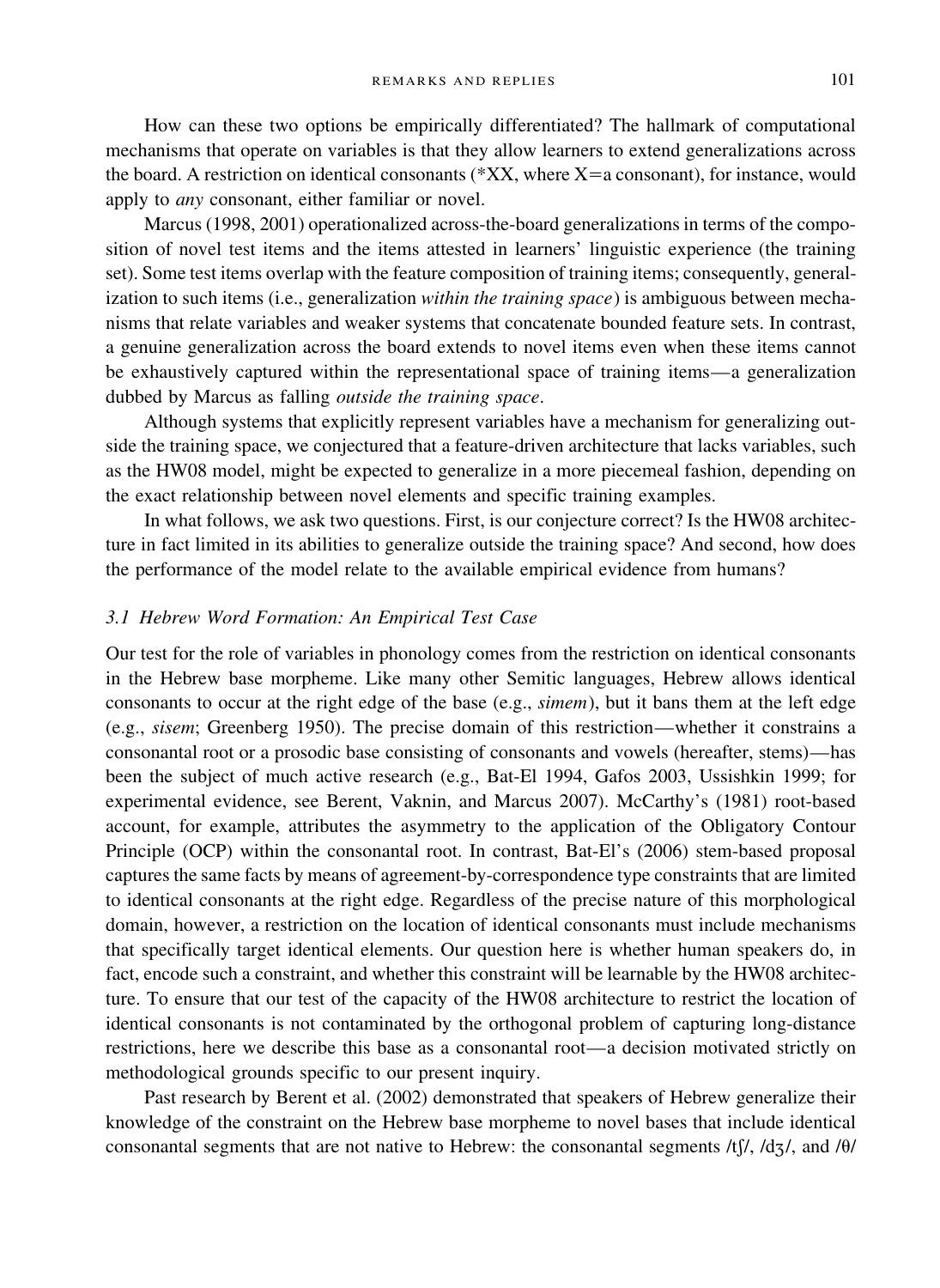102 REMARKS AND REPLIES

(albeit not to the nonconsonantal segment /w/).<sup>1</sup> Hebrew speakers rated /k $\theta\theta$ /-type roots as more acceptable than  $\frac{\theta \theta k}{-t}$  controls, and they took longer to determine that such forms do not exist in Hebrew. The generalization to  $\theta$  is particularly striking: not only is this segment nonnative to Hebrew, but its value for the tongue tip constriction area feature (Gafos 1999) does not occur in any native Hebrew segment. A priori, it would have been doubtful that restrictions on segment identity could be captured at the feature level—*smm*-type roots are far more frequent and preferable to the homorganic *smb* even though their final consonants share every feature (Berent and Shimron 2003, Berent, Vaknin, and Shimron 2004); the observed generalization to a nonnative feature value counters even this remote possibility. Because this generalization exceeds the space of Hebrew segments and features, Berent, Vaknin, and Shimron interpreted these data as implying a constraint on identity that was stated as an operation over variables. Can the HW08 architecture challenge this interpretation and provide an alternative account that does not explicitly appeal to variables?

## *3.2 Hebrew Phonology in the Original HW08 Architecture*

*3.2.1 Testing the HW08 Architecture* To examine this possibility, we tested the HW08 architecture on the Hebrew OCP data, including both native and nonnative phonemes. Each such test was conducted 10 times, and the results reported here reflect the mean across the 10 runs. In the first stage, we trained the model on a database of triconsonantal Hebrew roots. Next, we tested the model for its ability to generalize the restriction on segment identity to novel roots—the same set of materials previously tested with human participants (Berent, Everett, and Shimron 2001, Berent et al. 2002). In one condition, novel test roots included phonemes that are all attested in Hebrew. Because such generalizations fall within the model's training space, we expected the original model to successfully generalize to such items. In the second critical condition, novel test items included identical segments with nonnative phonemes and features  $(\frac{w}{t}, \frac{h}{t}, \frac{d}{d}, \frac{d}{d})$ , and  $/0$ , and as such, they fall outside the model's training space. Our conjecture was that because the HW08 architecture lacks relations among variables, it would (unlike human subjects) fail to exhibit such generalizations. If it were to succeed, the model would provide a sharp challenge to the view that variables are necessary for the adequate representation of phonology.

*3.2.2 Model Code* The model used in our simulations was identical to the one in HW08 with two exceptions: first, the selection of constraints was determined by the criterion of maximal *gain* (as proposed in Della Pietra, Della Pietra, and Lafferty 1997); second, the complicated search heuristics proposed in HW08 (pp. 393–395) were replaced by exhaustive search. While this version maintains all of the core properties of the original HW08 architecture, subsequent simulations (reported below) showed that our simulation outperformed the published HW08 version on the Hebrew pattern. Therefore, this simulation presents a stronger test of the principled limitations of the HW08 architecture. To distinguish this variant from the (very close) version published by

<sup>&</sup>lt;sup>1</sup> With the introduction of *chat*, Hebrew has recently borrowed forms such as *tfit tfet* 'to chat', but it is unlikely that such forms were available to participants in Berent et al.'s (2002) experiments. Moreover, to our knowledge, no borrowing into Hebrew has any reduplicants of the  $/\theta$  phoneme.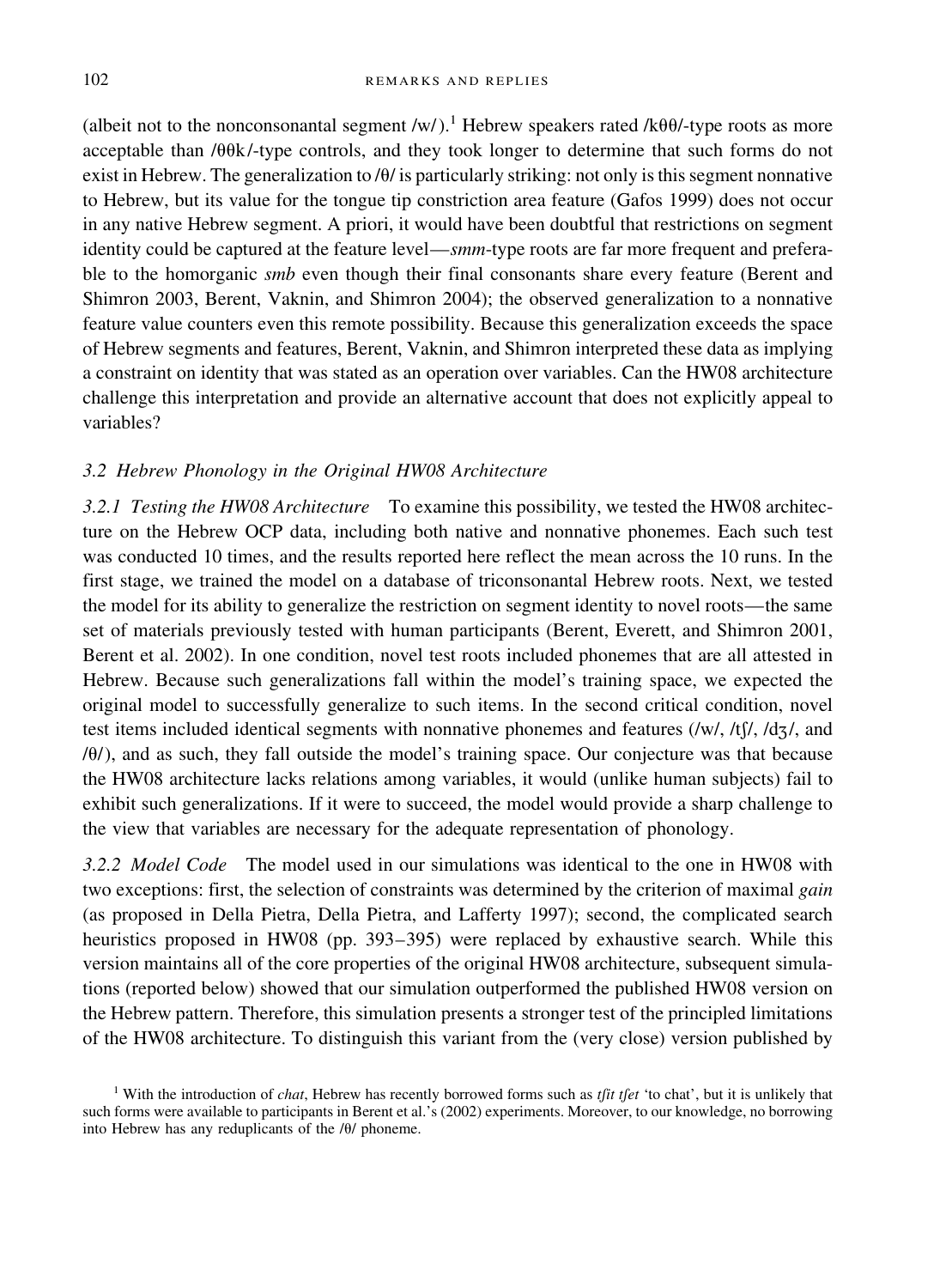Hayes and Wilson (hereafter,  $Maxent_{HW}$ ), we refer to the model used in our present simulations as Maxent<sub>Gain</sub>. (We also evaluated Maxent<sub>HW</sub> and a third variant, Maxent<sub>O/E</sub>, on the same training and testing data; results from these simulations, which lead to the same conclusion as those reported below, appear in section 3.3.)

*3.2.3 Training Corpus* The MaxentGain model was trained on a set of 1,449 productive triliteral Hebrew roots listed in the Even Shoshan Hebrew dictionary (i.e., roots appearing in Hebrew verbs; see Berent, Everett, and Shimron 2001). These roots were represented using a standard set of phonological features of modern Hebrew suggested to us by Outi Bat-El (pers. comm., November 2009).<sup>2</sup> An additional feature, tongue tip constriction area (TTCA; Gafos 1999), was added in order to allow for the coding of the unattested phoneme  $/ \theta$  (examined in subsequent sections). The entire set of features for native Hebrew phonemes and nonnative ones is provided in table 1.

*3.2.4 Generalizations to Attested Phonemes* We first examined the performance of the model on novel roots consisting entirely of native Hebrew phonemes. The model's harmony scores are presented in figure 1 on page 105, alongside the acceptability ratings assigned to these roots by Hebrew speakers (data from Berent, Everett, and Shimron 2001, Experiment 3). An inspection of the means suggests that the model's predictions for the attested phonemes closely matched human performance. Like humans, the model deemed *ssm*-type roots with initial identical consonants ill-formed. These conclusions are borne out by an ANOVA of the effect of root type (*ssm*-, *smm*-,  $psm$ -type) on harmony scores. The significant main effect of root type  $(F(2, 46)=6.28;$  $MSE$ =2.37,  $p$ <.004) in the ANOVA confirmed that the model was sensitive to root structure. Planned comparisons further showed that *ssm*-type roots were worse-formed compared with either *smm*- ( $t$ (46)=2.59,  $p$ <.02) or  $p$ sm-type ( $t$ (46)=3.39,  $p$ <.002) controls, which did not differ from each other  $(t(46) < 1, n.s.)$ <sup>3</sup> Thus, within the training space, the model accurately captured the fact that roots with initial identical consonants are ill-formed.

What allowed the model to learn this pattern? Since the original HW08 architecture does not allow constraints containing variables over segments, a fortiori it cannot learn any constraint on segment identity per se. Similarly, the model cannot approximate the restriction on segment identity by explicitly banning identical feature matrices, as the model only represents constraints on the cooccurrence of feature matrices, not their relationship (i.e., identity). To the extent that the model captures human performance, we conjectured that the ban on *ssm*-type roots must therefore emerge from restrictions on the cooccurrence of specific feature combinations rootinitially. To illustrate this fact, we examined the constraints acquired by one of the 10 runs of

<sup>&</sup>lt;sup>2</sup> Two differences between this feature set and the one used in the original HW08 simulation are noteworthy. First,  $/$ j/ is coded as coronal, as Hebrew /l/ alternates with  $/$ j/ in child language (Ben-David 2001). Second, we did not specify  $/1/$  as a lateral, as  $/1/$  and  $/$ s/ contrast by their distinct places of articulation. Further simulations showed that the conclusions reported here are robust with respect to various changes in the feature matrix.

<sup>&</sup>lt;sup>3</sup> Similar analyses conducted on human data likewise yielded a significant main effect of root type ( $F(2, 46) = 36.86$ ,  $MSE = .081$ ,  $p < .001$ ). Planned comparisons confirmed that *ssm*-type roots were rated significantly lower than either *smm*- ( $t(46) = 6.46$ ,  $p < .001$ ) or  $psm$ -type ( $t(46) = 8.13$ ,  $p < .0001$ ) roots, which, in turn, did not reliably differ ( $t(46) = 1.67$ ,  $p<.11$ ).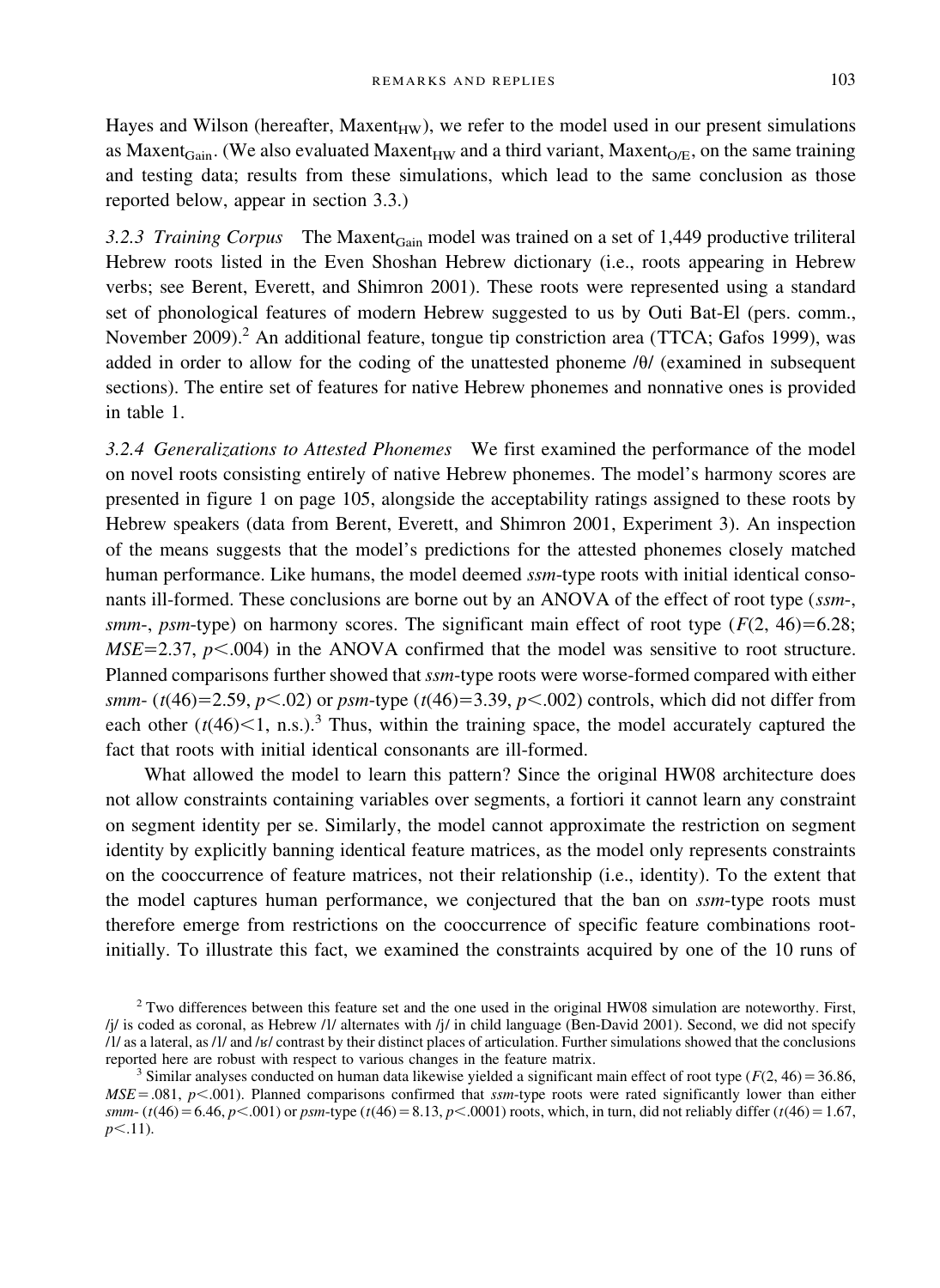| Feature chart for attested Hebrew phonemes and nonnative phonemes |  |  |
|-------------------------------------------------------------------|--|--|
|-------------------------------------------------------------------|--|--|

|           | <b>IPA</b>                | boundary<br>Root         | Consonantal              | Sonorant                 | Continuant               | Nasal            | Voice                    | Strident         | Labial           | Coronal          | Anterior         | Dorsal           | Spread                   | <b>TTCA.narrow</b> | TTCA.mid         | TTCA.wide        |
|-----------|---------------------------|--------------------------|--------------------------|--------------------------|--------------------------|------------------|--------------------------|------------------|------------------|------------------|------------------|------------------|--------------------------|--------------------|------------------|------------------|
|           | $\overline{\overline{H}}$ | $^{+}$                   | $\boldsymbol{0}$         | $\boldsymbol{0}$         | $\boldsymbol{0}$         | $\overline{0}$   | $\boldsymbol{0}$         | $\overline{0}$   | $\boldsymbol{0}$ | $\boldsymbol{0}$ | $\boldsymbol{0}$ | $\overline{0}$   | $\overline{0}$           | $\overline{0}$     | $\overline{0}$   | $\overline{0}$   |
|           | $\overline{p}$            | $\overline{\phantom{0}}$ | $+$                      | $\overline{\phantom{0}}$ | $\overline{\phantom{0}}$ | $\overline{0}$   | $\overline{\phantom{0}}$ | $\overline{0}$   | $\overline{+}$   | $\overline{0}$   | $\overline{0}$   | $\overline{0}$   | $\overline{0}$           | $\overline{0}$     | $\overline{0}$   | $\overline{0}$   |
|           | $\mathbf b$               | $\overline{\phantom{0}}$ | $\ddot{}$                | $\overline{\phantom{0}}$ |                          | $\mathbf{0}$     | $^{+}$                   | $\boldsymbol{0}$ | $^{+}$           | $\boldsymbol{0}$ | $\boldsymbol{0}$ | $\mathbf{0}$     | $\boldsymbol{0}$         | $\boldsymbol{0}$   | $\boldsymbol{0}$ | $\boldsymbol{0}$ |
|           | $\mathbf t$               | -                        | $+$                      |                          |                          | $\overline{0}$   |                          | —                | $\overline{0}$   | $\ddot{}$        | $\boldsymbol{0}$ | $\overline{0}$   | $\overline{0}$           | $\boldsymbol{0}$   | $\overline{0}$   | $\overline{0}$   |
|           | $\overline{d}$            | $\overline{\phantom{0}}$ | $\overline{+}$           |                          |                          | $\boldsymbol{0}$ | $^{+}$                   | -                | $\overline{0}$   | $^{+}$           | $\boldsymbol{0}$ | $\boldsymbol{0}$ | $\overline{0}$           | $\boldsymbol{0}$   | $\boldsymbol{0}$ | $\overline{0}$   |
|           | $\mathbf k$               | $\equiv$                 | $\overline{+}$           |                          |                          | $\overline{0}$   | $\overline{a}$           | $\boldsymbol{0}$ | $\overline{0}$   | $\overline{0}$   | $\overline{0}$   | $^{+}$           | $\overline{0}$           | $\boldsymbol{0}$   | $\boldsymbol{0}$ | $\overline{0}$   |
|           | g                         | $\overline{\phantom{0}}$ | $\ddot{}$                | $\overline{\phantom{0}}$ |                          | $\overline{0}$   | $^{+}$                   | $\boldsymbol{0}$ | $\boldsymbol{0}$ | $\boldsymbol{0}$ | $\boldsymbol{0}$ | $^{+}$           | $\boldsymbol{0}$         | $\boldsymbol{0}$   | $\boldsymbol{0}$ | $\boldsymbol{0}$ |
|           | $\overline{m}$            | $\overline{\phantom{0}}$ | $\overline{+}$           | $^{+}$                   | $\mathbf{0}$             | $\overline{+}$   | $\boldsymbol{0}$         | $\overline{0}$   | $\overline{+}$   | $\overline{0}$   | $\boldsymbol{0}$ | $\overline{0}$   | $\overline{0}$           | $\overline{0}$     | $\overline{0}$   | $\overline{0}$   |
|           | $\mathbf n$               | $\overline{\phantom{0}}$ | $^{+}$                   | $^{+}$                   | $\boldsymbol{0}$         | $\overline{+}$   | $\overline{0}$           | $\overline{0}$   | $\overline{0}$   | $^{+}$           | $\boldsymbol{0}$ | $\boldsymbol{0}$ | $\overline{0}$           | $\overline{0}$     | $\overline{0}$   | $\boldsymbol{0}$ |
|           | $\overline{\mathbf{V}}$   |                          | $^{+}$                   |                          | $^{+}$                   | $\overline{0}$   | $^{+}$                   | $\boldsymbol{0}$ | $^{+}$           | $\boldsymbol{0}$ | $\boldsymbol{0}$ | $\overline{0}$   | $\overline{0}$           | $\boldsymbol{0}$   | $\boldsymbol{0}$ | $\boldsymbol{0}$ |
| Native    | S                         | —                        | $^{+}$                   |                          | $^{+}$                   | $\overline{0}$   | —                        | $^{+}$           | $\overline{0}$   | $^{+}$           | $^{+}$           | $\overline{0}$   | $\overline{0}$           | $^{+}$             | $\boldsymbol{0}$ | $\overline{0}$   |
|           | Z                         |                          | $\overline{+}$           |                          | $^{+}$                   | $\mathbf{0}$     | $^{+}$                   | $^{+}$           | $\overline{0}$   | $^{+}$           | $^{+}$           | $\boldsymbol{0}$ | $\boldsymbol{0}$         | $^{+}$             | $\boldsymbol{0}$ | $\overline{0}$   |
|           | ſ                         |                          | $^{+}$                   |                          | $^{+}$                   | $\mathbf{0}$     |                          | $^{+}$           | $\overline{0}$   | $^{+}$           |                  | $\mathbf{0}$     | $\mathbf{0}$             | $\boldsymbol{0}$   | $^{+}$           | $\boldsymbol{0}$ |
|           | $\chi$                    | —                        | $^{+}$                   |                          | $+$                      | $\mathbf{0}$     | —                        | $\boldsymbol{0}$ | $\boldsymbol{0}$ | $\boldsymbol{0}$ | $\mathbf{0}$     | $+$              | $\overline{0}$           | $\boldsymbol{0}$   | $\boldsymbol{0}$ | $\boldsymbol{0}$ |
|           | ts                        | $\overline{\phantom{0}}$ | $\ddot{}$                | $\overline{\phantom{0}}$ | $\overline{\phantom{0}}$ | $\overline{0}$   | —                        | $^{+}$           | $\overline{0}$   | $^{+}$           | $\boldsymbol{0}$ | $\boldsymbol{0}$ | $\overline{0}$           | $^{+}$             | $\overline{0}$   | $\overline{0}$   |
|           | $\mathbf{j}$              | —                        | $\overline{\phantom{0}}$ | $^{+}$                   | $\mathbf{0}$             | $\mathbf{0}$     | $\boldsymbol{0}$         | $\boldsymbol{0}$ | $\boldsymbol{0}$ | $^{+}$           | $\boldsymbol{0}$ | $\mathbf{0}$     | $\boldsymbol{0}$         | $\boldsymbol{0}$   | $\boldsymbol{0}$ | $\boldsymbol{0}$ |
|           | $\overline{h}$            | —                        | $^{+}$                   |                          | $^{+}$                   | $\overline{0}$   |                          | $\boldsymbol{0}$ | $\overline{0}$   | $\boldsymbol{0}$ | $\overline{0}$   | $\overline{0}$   | $^{+}$                   | $\overline{0}$     | $\overline{0}$   | $\overline{0}$   |
|           | $\mathbf{l}$              | $\overline{\phantom{0}}$ | $^{+}$                   | $^{+}$                   | $\overline{0}$           | $\overline{0}$   | $\boldsymbol{0}$         | $\boldsymbol{0}$ | $\overline{0}$   | $^{+}$           | $\overline{0}$   | $\overline{0}$   | $\overline{0}$           | $\overline{0}$     | $\boldsymbol{0}$ | $\overline{0}$   |
|           | $\bf{B}$                  | $\overline{\phantom{0}}$ | $\ddot{}$                | $^{+}$                   | $\overline{0}$           | $\overline{0}$   | $\boldsymbol{0}$         | $\overline{0}$   | $\overline{0}$   | $\overline{0}$   | $\overline{0}$   | $^{+}$           | $\overline{0}$           | $\boldsymbol{0}$   | $\overline{0}$   | $\overline{0}$   |
|           | $\overline{\mathbf{r}}$   | $\overline{\phantom{0}}$ | $^{+}$                   | —                        |                          | $\overline{0}$   | —                        | $\boldsymbol{0}$ | $\boldsymbol{0}$ | $\boldsymbol{0}$ | $\boldsymbol{0}$ | $\boldsymbol{0}$ | $\overline{\phantom{0}}$ | $\boldsymbol{0}$   | $\boldsymbol{0}$ | $\boldsymbol{0}$ |
|           | $\theta$                  | $\overline{\phantom{0}}$ | $^{+}$                   | $\overline{\phantom{0}}$ | $^{+}$                   | $\overline{0}$   | $\overline{\phantom{0}}$ |                  | $\overline{0}$   | $^{+}$           | $^{+}$           | $\overline{0}$   | $\overline{0}$           | $\overline{0}$     | $\overline{0}$   | $^{+}$           |
| Nonnative | tf                        | $\overline{\phantom{0}}$ | $^{+}$                   | $\overline{\phantom{0}}$ |                          | $\boldsymbol{0}$ | $\overline{\phantom{0}}$ | $^{+}$           | $\boldsymbol{0}$ | $^{+}$           |                  | $\mathbf{0}$     | $\boldsymbol{0}$         | $\boldsymbol{0}$   | $\boldsymbol{0}$ | $\boldsymbol{0}$ |
|           | $d_3$                     |                          | $\overline{+}$           |                          |                          | $\overline{0}$   | $^{+}$                   | $^{+}$           | $\overline{0}$   | $\ddot{}$        | —                | $\overline{0}$   | $\overline{0}$           | $\overline{0}$     | $\boldsymbol{0}$ | $\overline{0}$   |
|           | W                         |                          | —                        | $^{+}$                   | $\boldsymbol{0}$         | $\boldsymbol{0}$ | $\boldsymbol{0}$         | $\boldsymbol{0}$ | $^{+}$           | $\overline{0}$   | $\boldsymbol{0}$ | $\overline{0}$   | $\boldsymbol{0}$         | $\boldsymbol{0}$   | $\boldsymbol{0}$ | $\boldsymbol{0}$ |

the model. An inspection of this grammar (see table 2 on page 106 for the 30 highest-ranked constraints) reveals numerous piecemeal/individual constraints against identical features at the left edge of the root, including bans on identical labials and identical dorsals. Accordingly, the test root *bbg*, for example, is penalized relative to *bgg* because it violates the highly ranked constraint  $*$ #[+labial][-continuant, +labial] (see (1)). Note, however, that this constraint does not broadly ban initial identical labials generally. Rather, it narrowly targets only labials that are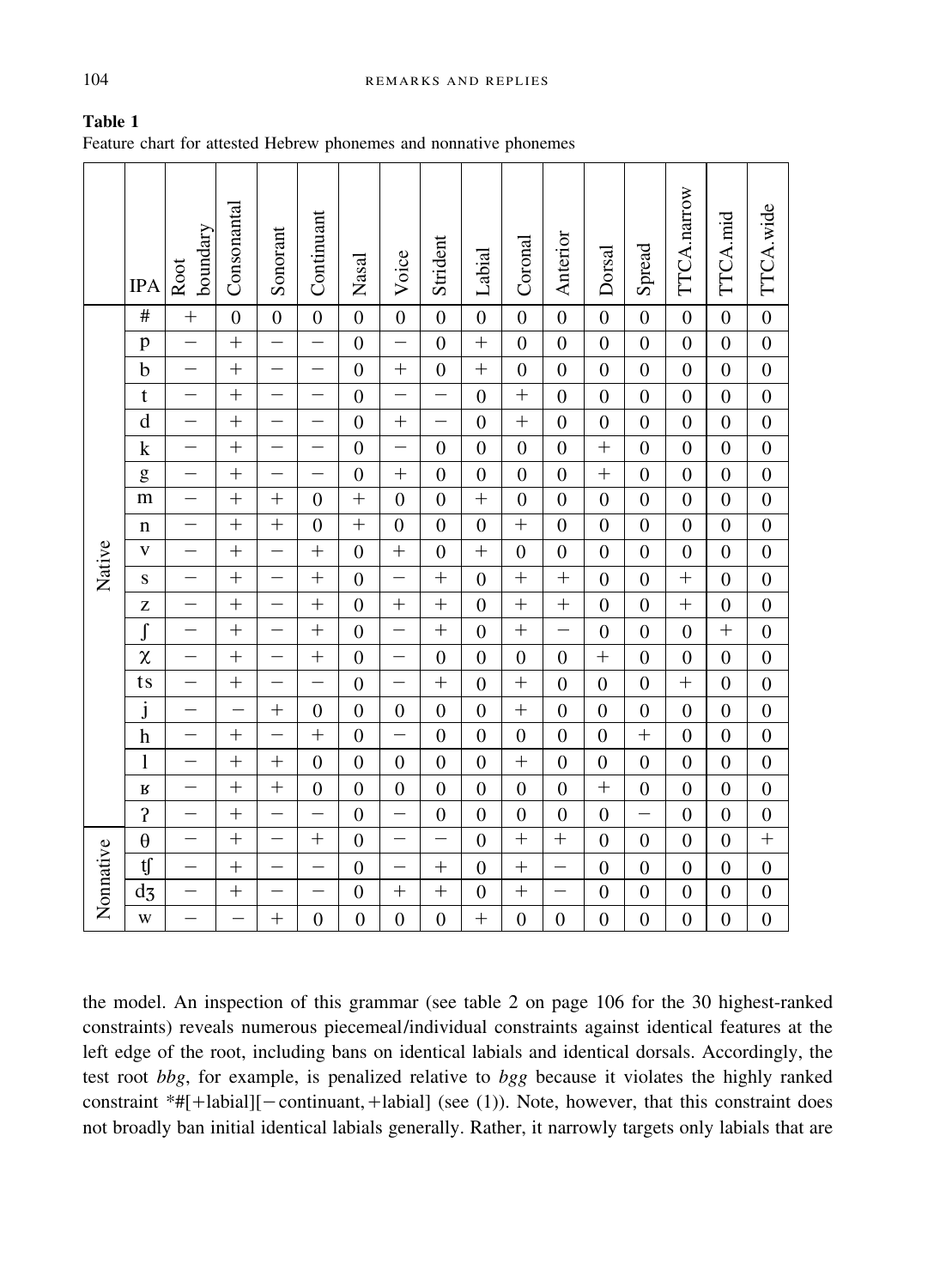

Harmony scores generated by the  $Maxent_{Gain}$  model for roots with native Hebrew phonemes and the corresponding acceptability ratings by Hebrew speakers. Error bars reflect confidence intervals constructed for the difference between the means.

followed by noncontinuant labials, so it does not penalize sequences such as *mmg*. Similar piecemeal bans govern the dislike of identical velars in *kkt* (relative to *ktt*, e.g.), due to the violation of the constraint on noncontinuant dorsals root-initially  $(*\#[-\text{continuant},+\text{dorsal}][-\text{continuant},$ +dorsal]). Once again, however, this narrow ban spares root-initial dorsals that are continuant, such as *rrl*, which in turn are penalized by another (low-ranked) constraint, (\*#[+sonorant, +dorsal] $[+$ sonorant, $+$ dorsal]). Clearly, root-initial identity is not generally disallowed.

(1) *Violations incurred by novel* ssm- *versus* smm-*type roots*

|                                                 | Weight | Input  |     |     |        |                            |  |
|-------------------------------------------------|--------|--------|-----|-----|--------|----------------------------|--|
| Constraint                                      |        | bbg    | bgg | mmg | kkt    | $\mathop{\rm Im}\nolimits$ |  |
| $*#$ [+labial][-continuant,+labial]             | 1.899  | $\ast$ |     |     |        |                            |  |
| $*$ #[-continuant,+dorsal][-continuant,+dorsal] | 1.729  |        |     |     | $\ast$ |                            |  |

The crucial question then is whether such constraints will allow the model to generalize identity restrictions to test items with phonemes that are nonnative to Hebrew: the phonemes /w/, /t $\int$ /, /dʒ/, and / $\theta$ /.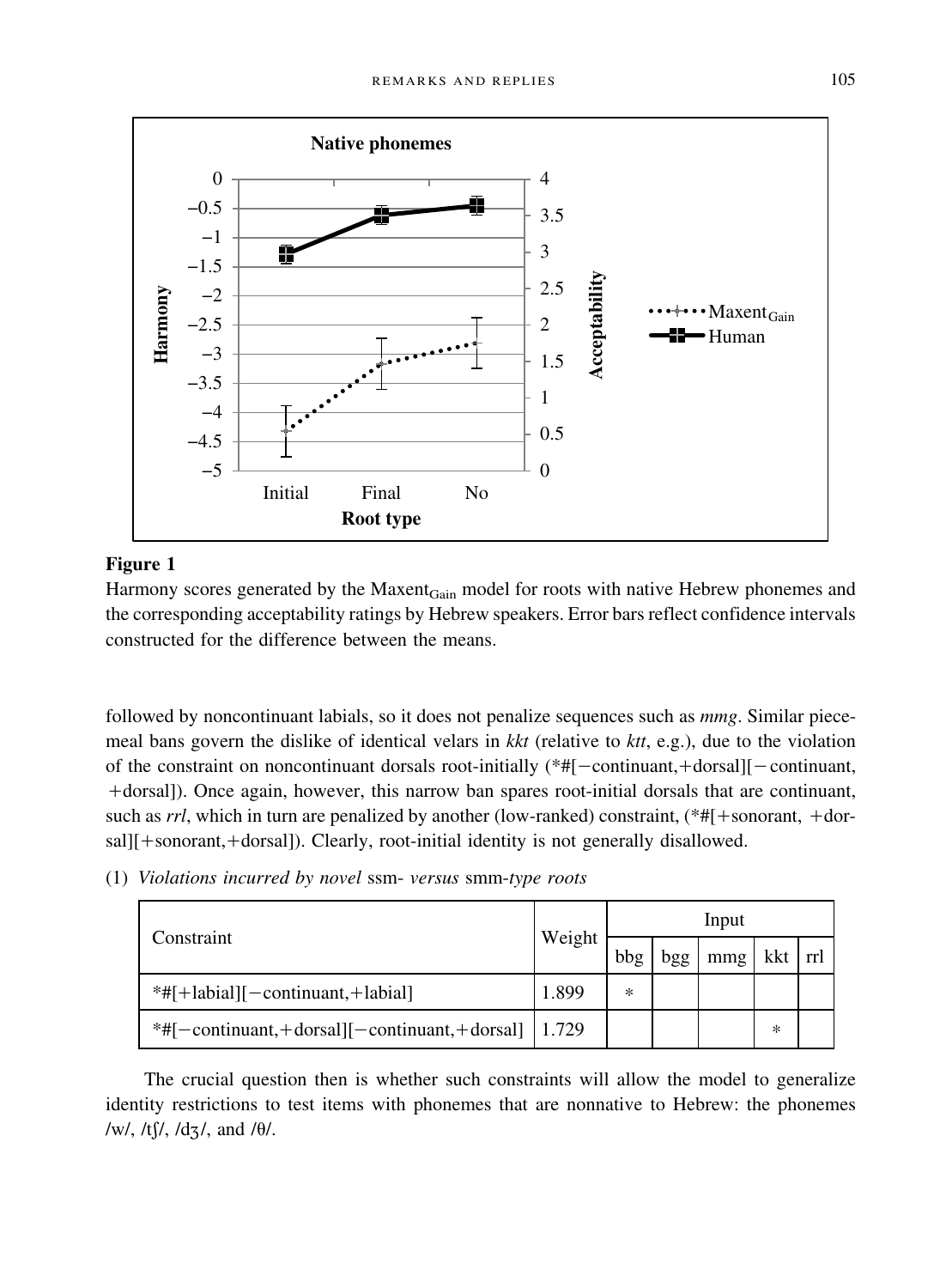**Table 2**

The 30 highest-ranked constraints acquired by the Maxent $_{\text{Gain}}$  model without identity constraints. (Note: # indicates root boundary. [ ] stands for ''any segment.'')

| Constraint                                                                 | Weight |
|----------------------------------------------------------------------------|--------|
| *[+continuant,-strident]                                                   | 3.274  |
| *[-continuant,-anterior]                                                   | 2.898  |
| *#[+continuant,+labial]                                                    | 2.480  |
| *[+consonantal,+sonorant,+coronal][+sonorant,+dorsal]                      | 2.086  |
| *#[-continuant,+dorsal][-continuant,+dorsal]                               | 1.995  |
| *#[+consonantal,+sonorant,+coronal][+sonorant]                             | 1.955  |
| *[+labial][ ][-sonorant,+labial]                                           | 1.934  |
| *[-consonantal,+labial]                                                    | 1.916  |
| *#[+labial][-continuant,+labial]                                           | 1.899  |
| *[+continuant,+labial]#                                                    | 1.861  |
| *[ ][ ][+continuant, + labial]                                             | 1.861  |
| *[+voice,+dorsal][-continuant,-voice,+coronal]                             | 1.835  |
| $*[-spread][-spread]$                                                      | 1.814  |
| *[-continuant,+labial][+sonorant,+labial]                                  | 1.796  |
| *[-spread][][-spread]                                                      | 1.775  |
| *[-spread][-sonorant][+continuant,+dorsal]                                 | 1.771  |
| *[+TTCA.narrow][+consonantal][-voice,+strident]                            | 1.753  |
| *[-consonantal,+labial][]                                                  | 1.750  |
| *[-consonantal]#                                                           | 1.731  |
| *[ ][ ][-consonantal]                                                      | 1.731  |
| *[-continuant,+dorsal][][-continuant,+dorsal]                              | 1.729  |
| *[+TTCA.narrow][-anterior]                                                 | 1.717  |
| *[]   + sonorant, + labial     - sonorant, + labial                        | 1.688  |
| *[+voice,+coronal][-continuant,-voice,+coronal]                            | 1.672  |
| *[+continuant,+dorsal][-sonorant,+dorsal][+coronal]                        | 1.595  |
| *[+sonorant,+dorsal][+consonantal,+sonorant,+coronal]                      | 1.567  |
| *[ ][-continuant,-anterior]                                                | 1.565  |
| $\lvert \cdot \rvert$   $\lvert$ -spread   $\lvert$ + continuant, + dorsal | 1.554  |
| *[-continuant,-anterior][]                                                 | 1.551  |
| *[-voice,+labial][-continuant,+voice,+labial]                              | 1.523  |

*3.2.5 Generalizations to Nonnative Phonemes* Figure 2 depicts the model's harmony scores for roots with nonnative phonemes alongside the acceptability ratings assigned to these roots by Hebrew speakers (data from Berent et al. 2002, Experiment 2). Here, in contrast with the findings obtained with attested phonemes, the model's predictions for nonnative phonemes diverge from human behavior. While Hebrew speakers favor roots with final identity over roots with initial identity, the original  $Maxent_{Gain}$  model did not reliably differentiate between them. An ANOVA indicated that the main effect of root type was significant  $(F(2, 46)=97.89, MSE=2.73, p<.0001)$ . However, the dislike of *ssm*- relative to *smm*-type roots was not reliable  $(t(46)=1.72, p<.10)$ .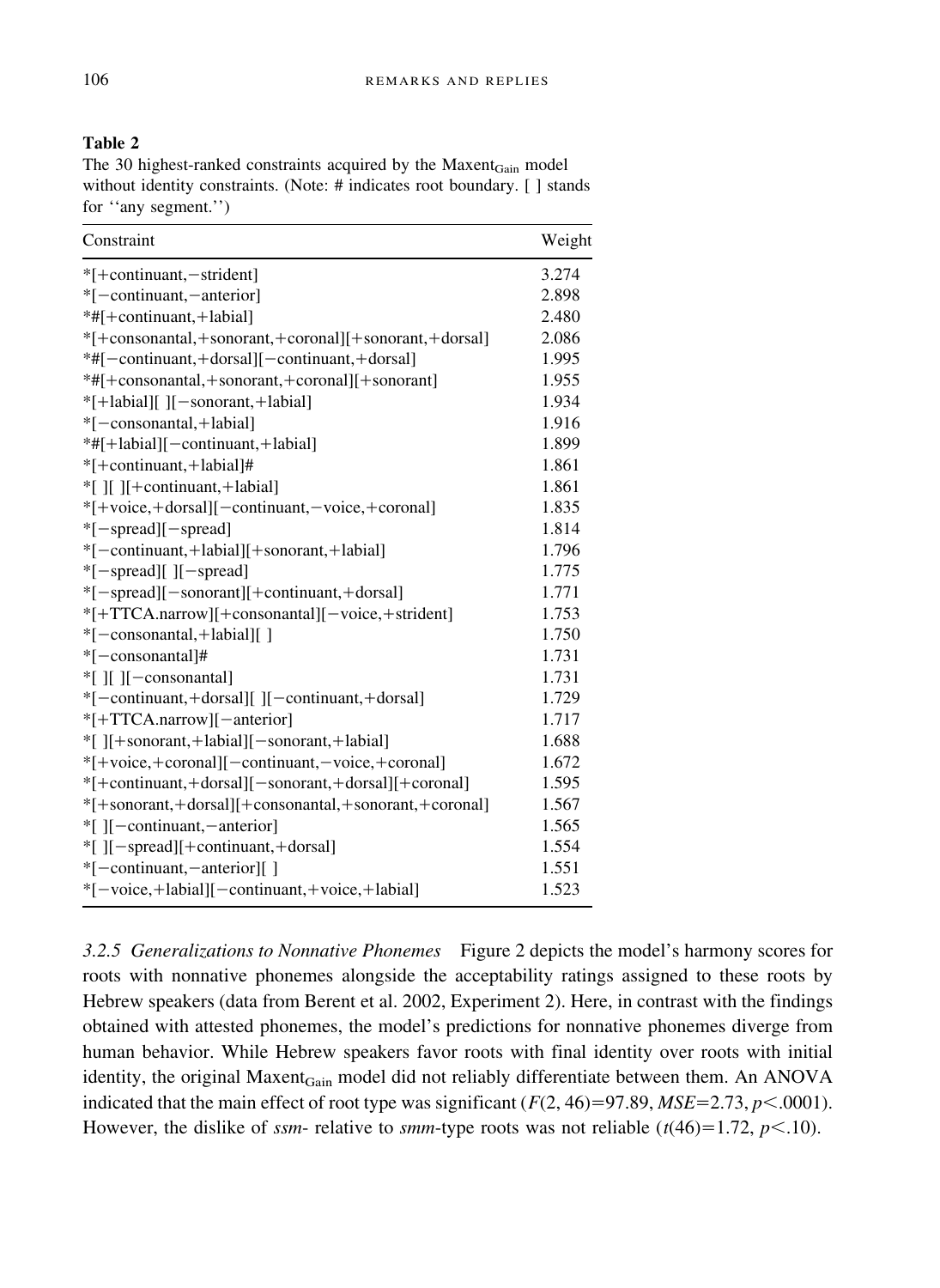

Harmony scores generated by the  $Maxent_{Gain}$  model for roots with nonnative phonemes and the corresponding acceptability ratings by Hebrew speakers. Error bars reflect confidence intervals constructed for the difference between the means.

A closer inspection suggests various discrepancies with human behavior (see figure 3). Humans reliably generalized the *ssm-smm* asymmetry only to consonantal phonemes, not to nonconsonantal /w/,<sup>4</sup> as Hebrew strictly constrains the cooccurrence of glides (e.g., it disallows identical glides even for the native glide  $j_l/$ ).<sup>5</sup> Moreover, speakers extended these generalizations to each of the three consonantal phonemes, regardless of whether they fell within the Hebrew feature space (in the case of /tf/, /dʒ/) or outside it (for / $\theta$ /). The Maxent<sub>Gain</sub> model, by contrast, generalized in a piecemeal fashion. An ANOVA of the harmony scores yielded a reliable root type  $\times$  phoneme interaction (*F*(6, 40)=4.26, *MSE*=1.91, *p*<.003). Planned comparisons, however, revealed two striking differences relative to human behavior. First, when provided with the nonconsonantal /w/, the model incorrectly favored *wwg*-type roots over their *gww*-type counterparts ( $t(40)=2.84$ ,  $p<0.008$ ). Second, though the model successfully generalized within the training space, it failed to extend the generalization beyond it, to the phoneme  $/0/ (t(40) \le 1, n.s.).$ 

<sup>&</sup>lt;sup>4</sup> The 2-root-type (*ssm-smm*)  $\times$  4-phoneme interaction was also significant in the human data ( $F(3, 20) = 3.66$ , *MSE* = .055, *p* < .03), and the *ssm-smm* contrast was significant for  $\pi f/(f/(t(20)) = 3.11$ , *p*< .01),  $\frac{\pi}{4}$  ( $t(20) = 3.00$ , *p* < .01), and  $/0$  ( $t(20) = 2.45$ ,  $p < .03$ ), but not for the nonconsonantal /w/, ( $t(20) < 1$ ). <sup>5</sup> We thank an *LI* reviewer for pointing out this fact to us.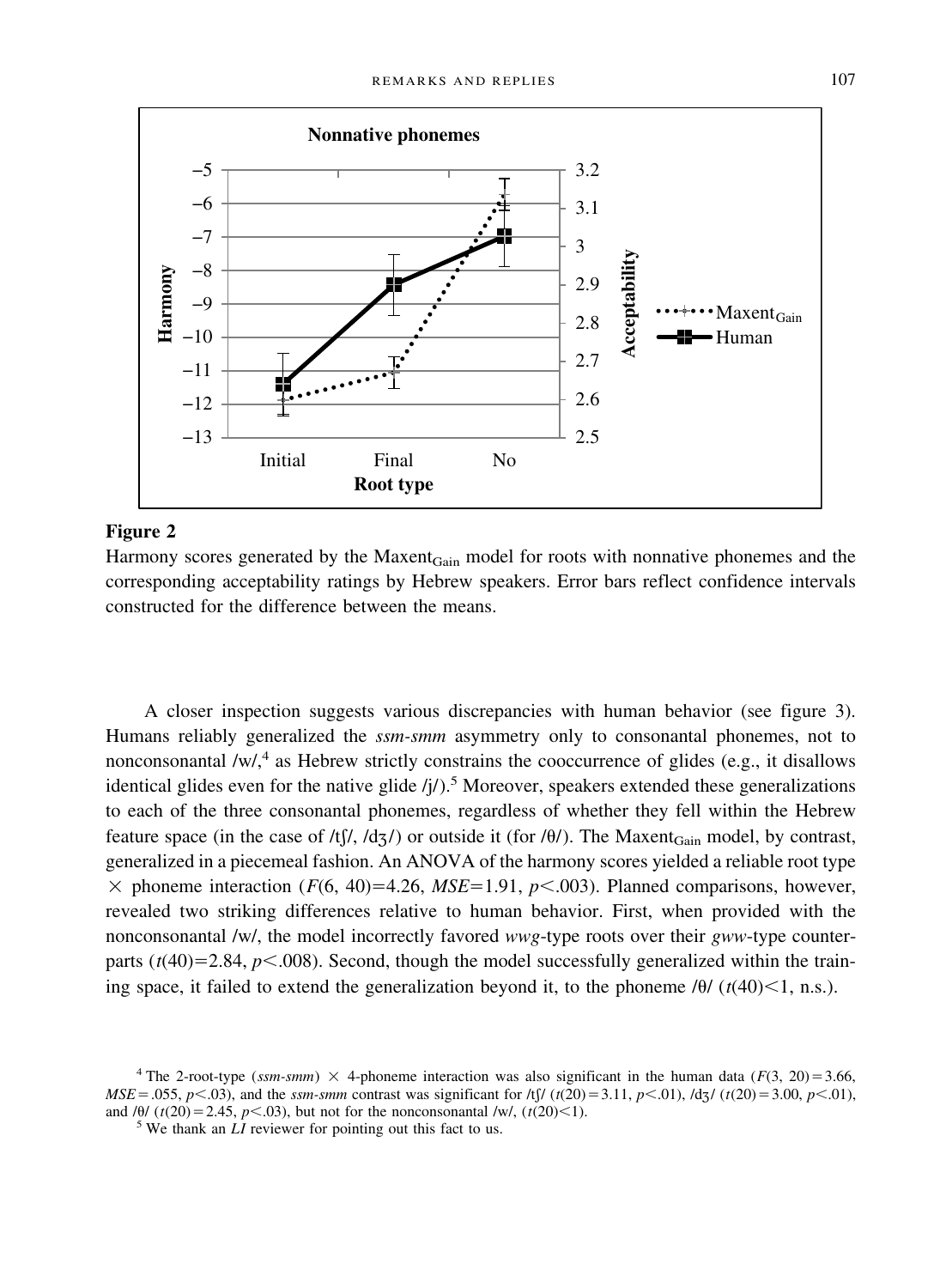

Harmony scores generated by the original Maxent<sub>Gain</sub> model for roots with nonnative phonemes and the corresponding acceptability ratings by Hebrew speakers. Error bars reflect confidence intervals constructed for the difference between the means.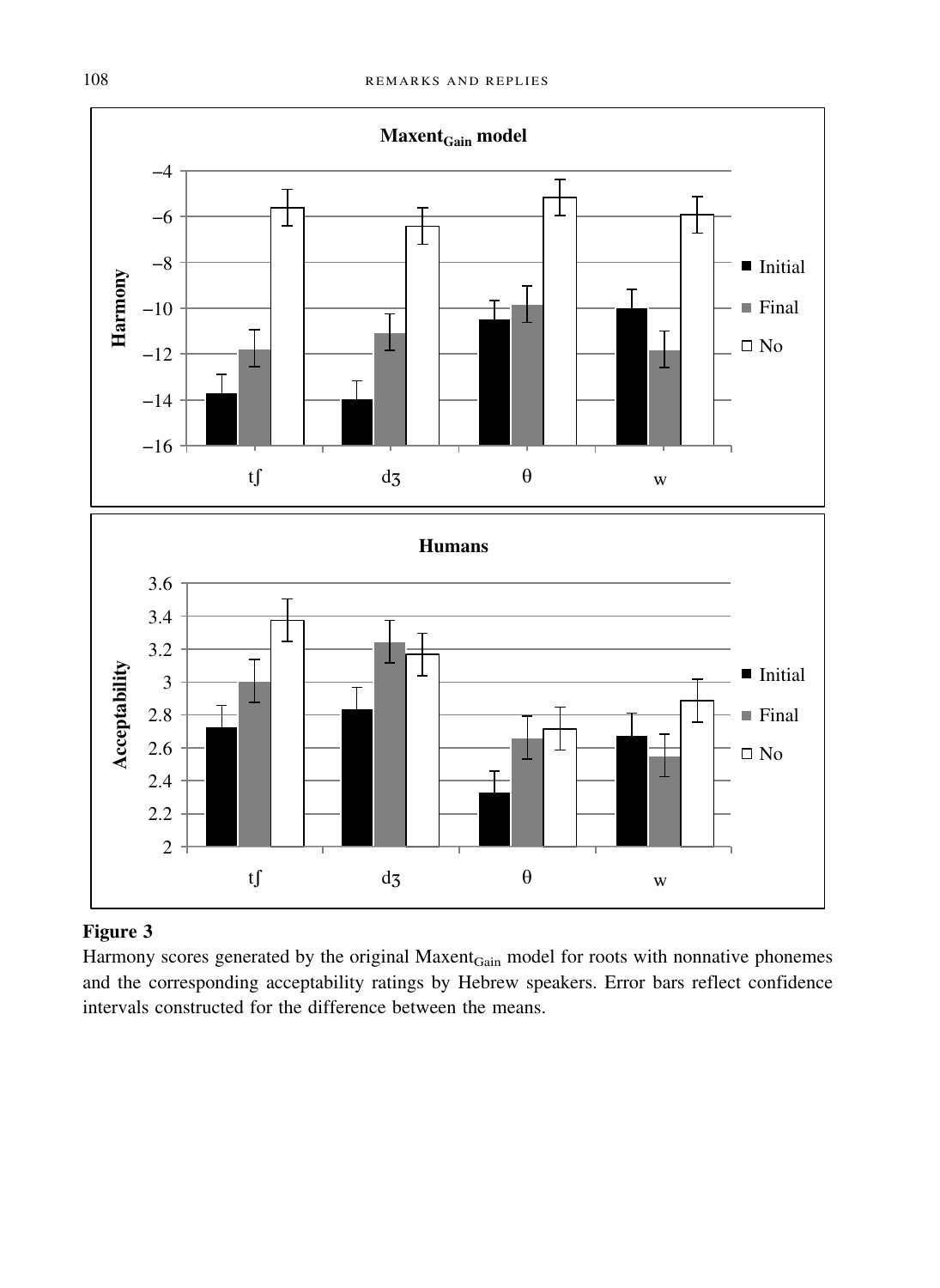While the original Maxent<sub>Gain</sub> model failed to constrain the position of novel identical consonants in the root, it overpenalized any root with nonnative identical consonants. Specifically, *smm*-type roots received reliably lower harmony scores compared with *psm*-type controls, and the magnitude of the *smm-psm* contrast with nonnative phonemes  $(\Delta = 5.33)$  was over 6 times the magnitude of the *ssm-smm* effect  $(\Delta = 5.33)$  and about 15 times the size of the *smm-psm* difference with native phonemes  $(\Delta=0.36)$ . Although humans also penalized roots with two nonnative phonemes, the human *smm-psm* effect  $(\Delta=0.13)$  was weaker than the *ssm-smm* asymmetry  $(\Delta=0.26)$ and comparable to the size of the  $smm\text{-}psm$  effect with native phonemes ( $\Delta$ =0.14). The model's dispreference of *smm*-type roots with nonnative phonemes must therefore reflect their novelty. And indeed, each such root incurred two violations (one per nonnative segment) of some of the top-ranked constraints in the grammar. Specifically,  $xyy$ -type roots with identical  $/0/$  phonemes incurred two violations (one per phoneme) of  $*$ [+continuant,-strident]—the most heavily weighted constraint in the grammar; *xyy*-type roots with identical  $/t\frac{1}{d\zeta}$  each incurred two violations of  $*$ [ $-$ continuant, $-$ anterior] (the second-ranked constraint) and those with identical /w/ phonemes violated  $*[-\text{consonantal}, +\text{labial}]$  (the eighth-ranked constraint). While the ultimate harmony score of a root cannot be ascribed to any single constraint, it nonetheless appears that overall novelty contributed to the harmony of nonnative phonemes far more than their root position. Moreover, the model was unable to generalize the restriction on identical consonants in a consistent fashion to nonnative phonemes. Rather than restricting roots with initial identity, the harmony of novel roots was determined by their overlap with the feature sequences that are attested in the Hebrew lexicon.

### *3.3 A Comparison with Other Variants of the HW08 Architecture*

Why did the Maxent $_{Gain}$  model fail to generalize to novel phonemes? We attribute this limitation to the principled inability of the HW08 architecture to learn relations expressed with variables. Recall, however, that the code used in our simulations differed in some respects from the published  $HW08$  version (Maxent<sub>HW</sub>), so one might wonder whether these inadequacies result from these specific modifications, rather than limitations that are central to the HW08 architecture.

To rule out this possibility, we submitted the same data to the original code of the published  $HW08$  model (Maxent<sub>HW</sub>), again performing 10 runs of the model. For further comparison, we also examined 10 runs of another variant of the HW08 model in which constraints were selected using the Observed/Expected criterion (as in HW08, p. 392) but no search heuristics were used (Maxent<sub>O/E</sub>). Both of these models, however, performed far worse than our Maxent<sub>Gain</sub> simulation (see figure 4). The published Maxent<sub>HW</sub> model was insensitive to the structure of either novel roots with native phonemes (for the *ssm-smm* contrast,  $t(46)=1.69$ ,  $p>.09$ , n.s.) or novel roots with nonnative phonemes (for the  $ssm\text{-}smm$  contrast,  $t(46)$  < 1, n.s.).

Similar problems emerged in the Maxent<sub>O/E</sub> version. While this model was sensitive to root structure with native phonemes and correctly rendered *ssm*-type roots less acceptable than *smm*type controls ( $t$ (46)=3.97,  $p$ <.003), when provided with nonnative phonemes, the model failed to differentiate between these two root types  $(t<1, n.s.)$ . Thus, the failure to generalize the root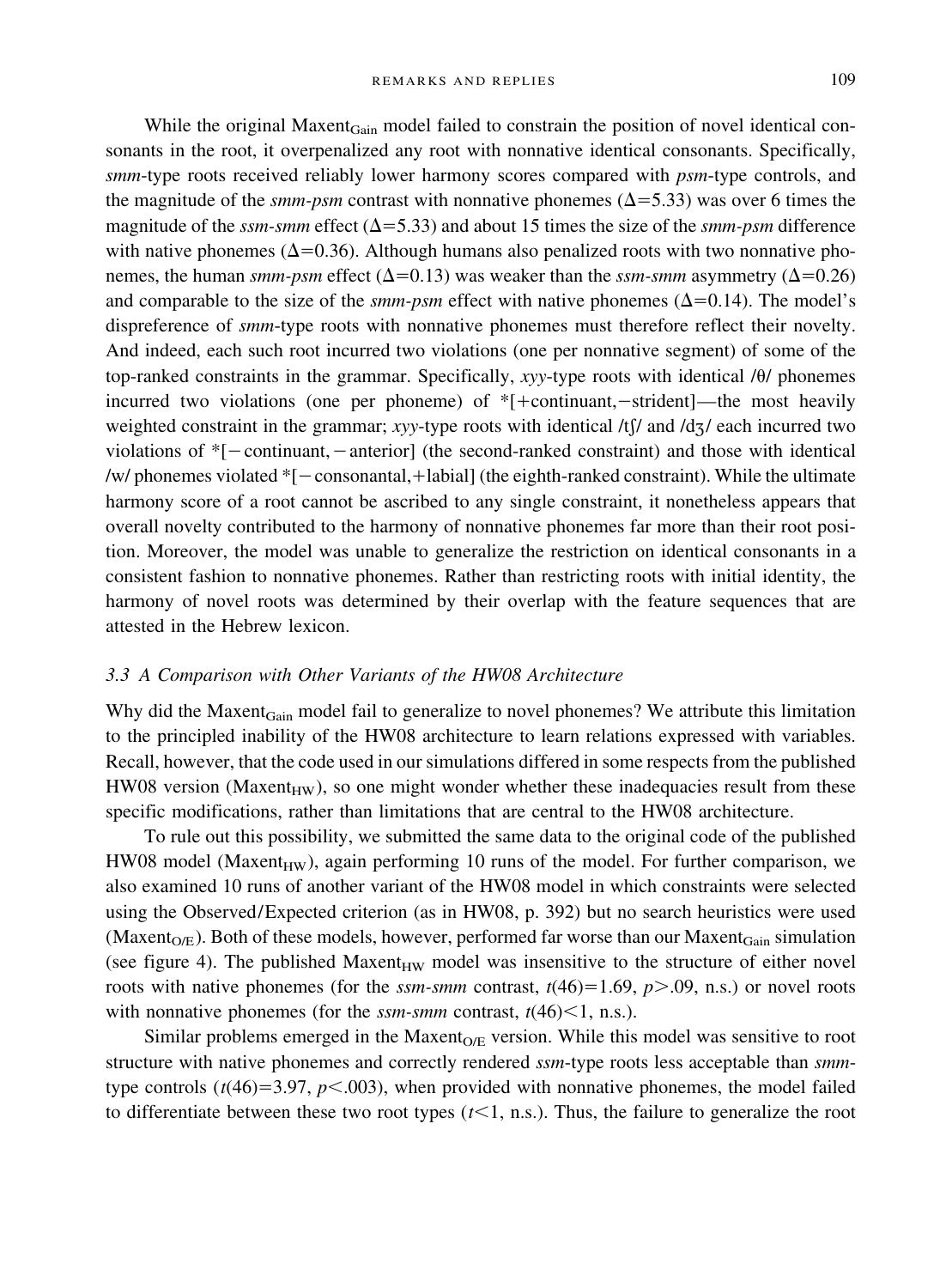![](_page_13_Figure_1.jpeg)

Harmony scores generated by three variants of the HW08 architecture for roots with native and nonnative phonemes and the corresponding acceptability ratings by Hebrew speakers. Error bars reflect confidence intervals constructed for the difference between the means.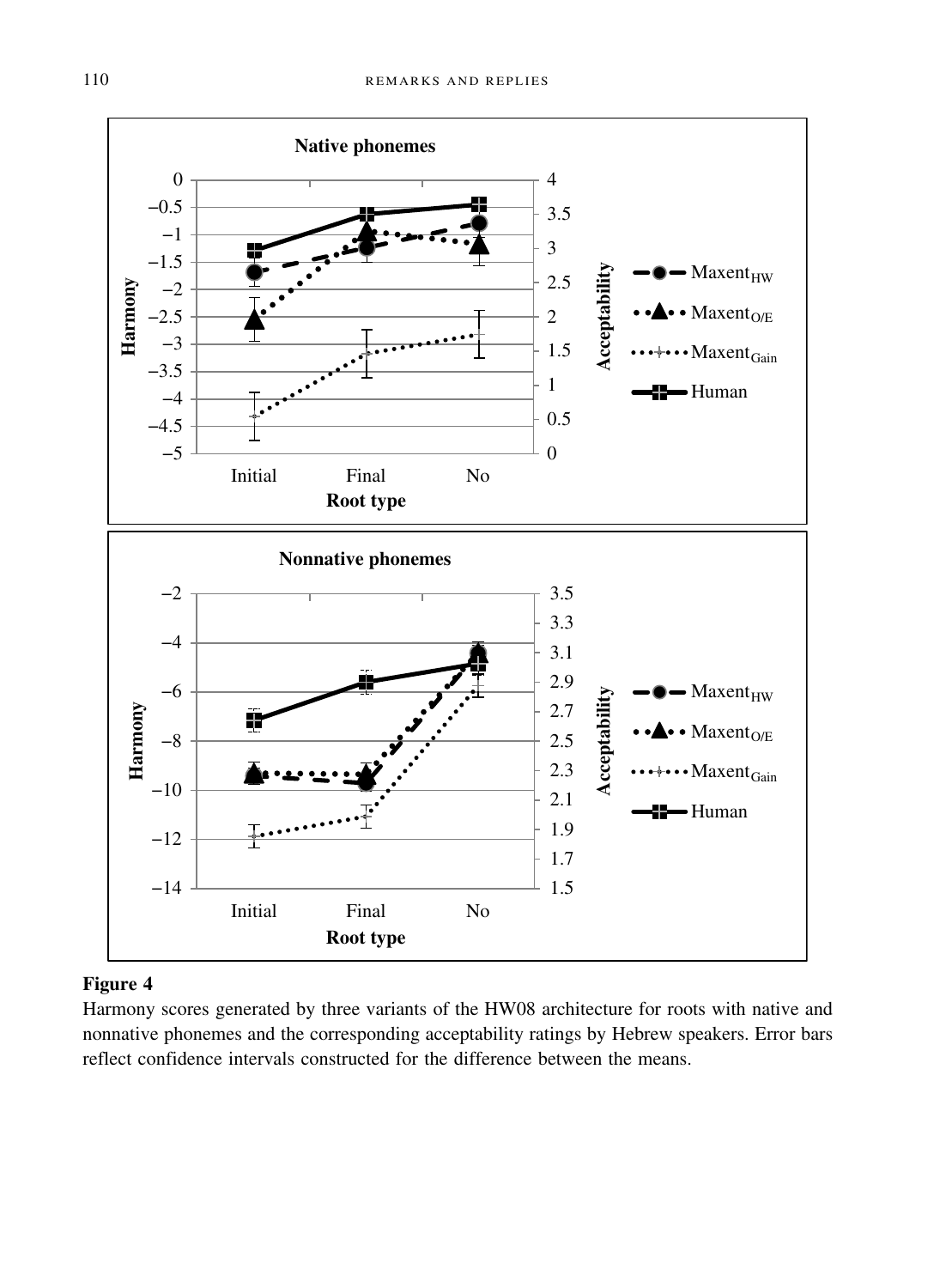structure constraint to novel phonemes is a systematic problem that is not limited to any particular run, constraint selection criterion, or search heuristic.

### *3.4 A Revised Model*

The results presented so far suggest that the original HW08 model and its successors (Maxent<sub>O/E</sub>) and Maxent<sub>Gain</sub>) fail to adequately generalize the constraint on Hebrew roots; these models extend the restriction only to roots with native phonemes, not to roots with nonnative ones. We attribute this limitation to the elimination of variables. If our conclusions are correct, and if human phonological grammars do relate variables, then once the model is revised to support restrictions on segment identity, its performance should converge with human behavior.

*3.4.1 Description of the Revised Model* To evaluate the role of variables, we next examined the performance of a minimally revised version of the best-performing model,  $Maxent_{Gain}$ . This revision was prepared by Colin Wilson to allow constraints that contain variables over segments. Recall that the constraint schemas proposed in HW08 are of the form  $*X$ ,  $*XY$ ,  $*XYZ$ ,..., where X, Y, Z are feature matrices or boundary symbols. For example, the constraint  $*$ #[+labial] is violated by every instance of a labial segment that occurs at the beginning of the domain demarcated by the boundary symbol #. The revision created additional schemas by allowing variables bound by feature matrices to appear in the constraints:  $X_i\alpha_i$ ,  $X_i\alpha_i$ ,  $X_iX_j\alpha_j$ , and so on. The constraint  $X_i \alpha_i$  is violated once for every instance of a segment in the set denoted by X that is immediately followed by an identical segment. The constraint  $X_i\alpha_i Y$  (or  $*YX_i\alpha_i$ ) is evaluated similarly, except that only repeated instances of X in the context  $\frac{Y (or Y -)}{Y}$ incur violations.

To bring out the difference between feature matrices and variables bound by them, consider the two constraints  $*$ #[+labial][+labial] and  $*$ #[+labial]<sub>i</sub> $\alpha_i$ . The first constraint is violated by any sequence of two labial segments at the beginning of the domain, regardless of whether or not the segments are identical (e.g., *bbd*, *bmd*). The second constraint is violated only by identical labial sequences (e.g., *bbd* but not *bmd*). Since the inventory of feature matrices includes [+segment]—denoting the set of all segments—it is also possible to state a constraint  $*#$ [+segment]<sub>i</sub> $\alpha_i$ , which is violated by sequences of identical segments at the beginning of the domain, and a constraint  $*$ [+segment]<sub>i</sub> $\alpha$ <sub>i</sub>#, which is violated by identical sequences at the end of the domain.

At a more technical level, the revision works as follows. Given a finite set  $\Sigma$  of segments and a finite set  $\Phi$  of features that assign values to the segments, the set of feature matrices is determined in the way proposed in HW08. Note that the features and segments could be specified innately or learned by an inductive mechanism not specified here (see the references in HW08: 390n6); similarly, nonnative segments of the kind studied in the Berent et al. (2002) experiments could be present in  $\Sigma$  during the learning of the native language or added to  $\Sigma$  as the result of

<sup>6</sup> Any analysis of the experimental results must, like ours, take into account the finding that the nonnative segments were perceived and rated as such (rather than being completely assimilated to native phonemes).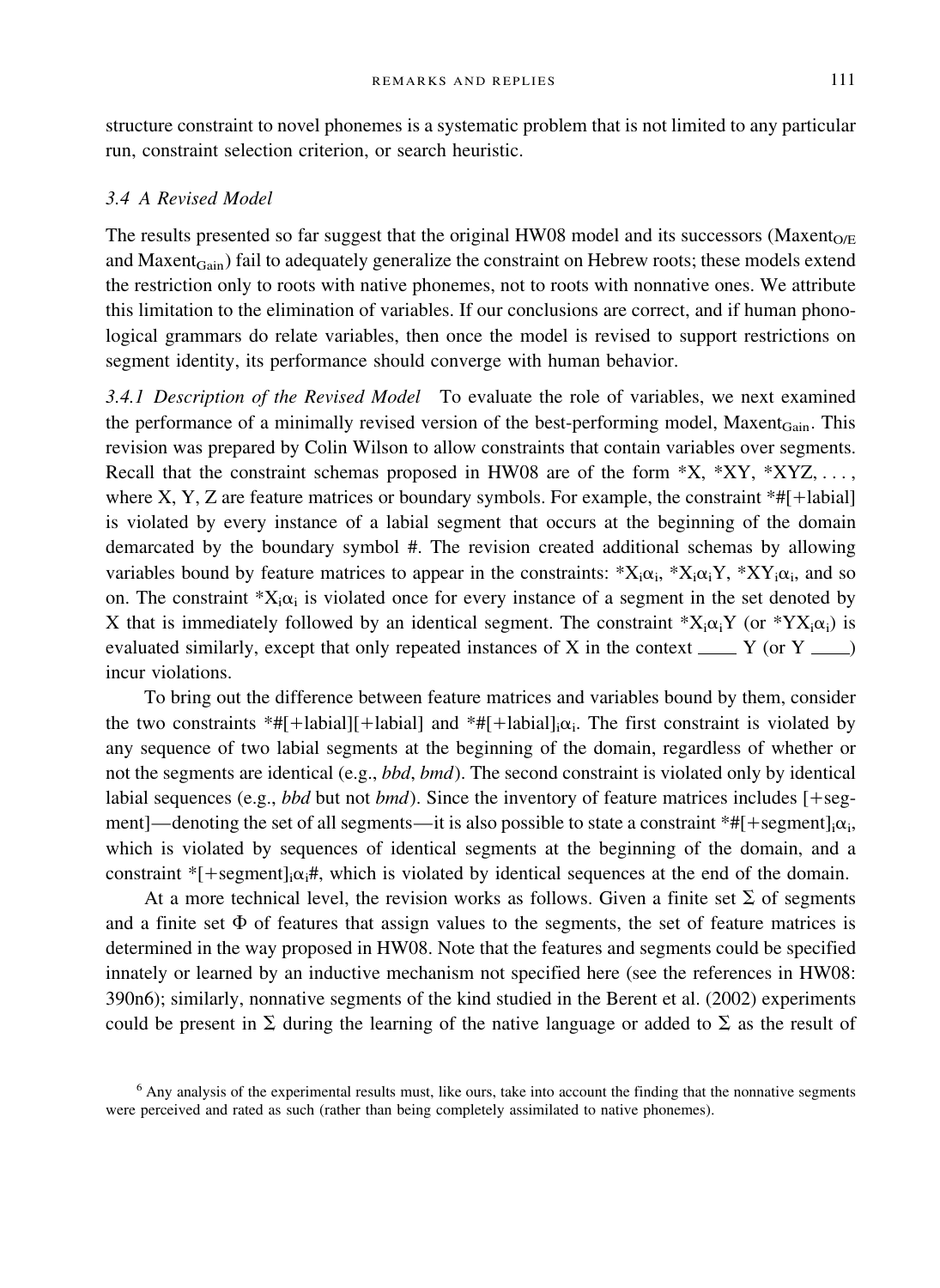exposure to nonnative input.<sup>6</sup> For any feature matrix X, the constraint  $X_i\alpha_i$  as defined above is a function from strings over  $\Sigma$  to violation counts. The constraint can be equivalently represented as a disjunction of the form  $*(x_0 x_0) | (x_1 x_1) | \dots | (x_n x_n)$ , where  $\{x_0, x_1, \dots, x_n\}$  is the subset of  $\Sigma$  denoted by X. This is the form that is most useful for compiling the constraint to a weighted finite-state machine and combining it with other constraints into a machine that represents the entire phonotactic grammar. Parallel remarks apply to the other schema containing variables.

This revision of the Maxent<sub>Gain</sub> model qualifies as minimal because everything other than the constraint schema—the way in which harmonies and probabilities are assigned to phonological representations, the objective function that determines the weights of the constraints, the method of constraint selection, and the implementation of a grammar as a weighted finite-state machine—remains unchanged.

*3.4.2 Results* The set of top 30 constraints acquired by the revised model is presented in table 3. Unlike the original Maxent $_{Gain}$  model implementation, the revised model acquired a restriction that specifically bans identical consonants root-initially—namely, a constraint of the type  $*$ #[+segment]<sub>i</sub> $\alpha$ <sub>i</sub>, where [+segment] is the class containing all segments.

An inspection of the harmony means suggests that the performance of the revised model has improved considerably (see figure 5 on page 114). Unlike the original simulation, the revised model correctly banned identical phonemes root-initially for both native and nonnative phonemes. These conclusions are supported by one-way ANOVAs of the harmony scores for novel roots, performed separately for roots with native and nonnative phonemes. Root structure reliably modulated the predicted harmony scores for both native  $(F(2, 46)=24.11, MSE=2.29, p<.0001)$  and nonnative  $(F(2, 46)=150.23, MSE=2.41, p<0.001)$  phonemes. Planned comparison of roots with native phonemes confirmed that *ssm*-type roots were still correctly treated as worse-formed than *smm*- ( $t$ (46)=5.69,  $p$ <.0001) and  $psm$ -type ( $t$ (46)=6.29,  $p$ <.0001) controls. Crucially, however, the ban on *ssm*-type roots now generalized reliably to roots with nonnative phonemes: such *ssm*type roots were reliably worse-formed compared with both  $smm- (t(46)=5.36, p<.0001)$  and *psm*-type ( $t(46)=16.94$ ,  $p<.0001$ ) controls.

To further ensure that the restriction on root structure generalizes to any novel consonant, we next probed for the *ssm-smm* asymmetry for each of the four nonnative phonemes. Recall that Hebrew speakers generalize the restriction on identical consonants to any novel consonantal segment, for /tf/, /dʒ/, and even / $\theta$ / (a segment whose TTCA value is unattested in Hebrew), but not to the nonconsonantal /w/. The performance of the revised model captured this pattern quite well (see figure 6 on page 115). A 2-root-type ( $ssm\text{-}smm$ )  $\times$  4-phoneme ANOVA yielded a reliable interaction  $(F(3, 20)=4.90$ ,  $MSE=1.76$ ,  $p<0.02$ ). A planned comparison confirmed that, like humans, the model generalized the *ssm-smm* asymmetry for each of the three consonantal segments—for /tf/ ( $t(20)=4.45$ ,  $p<.0003$ ), /dʒ/ ( $t(20)=5.39$ ,  $p<.00004$ ), and / $\theta$ / ( $t(20)=2.97$ ,  $p$ <.008)—but not to the nonconsonantal /w/ ( $t$ (20)<1, n.s.). In accord with human behavior, the revised model banned the reduplication of the nonconsonantal /w/, but allowed all other identical nonnative consonantal phonemes to occur root-finally. Thus, the revised model was able to generalize the restriction on root structure to novel phonemes, and its performance closely matched human behavior.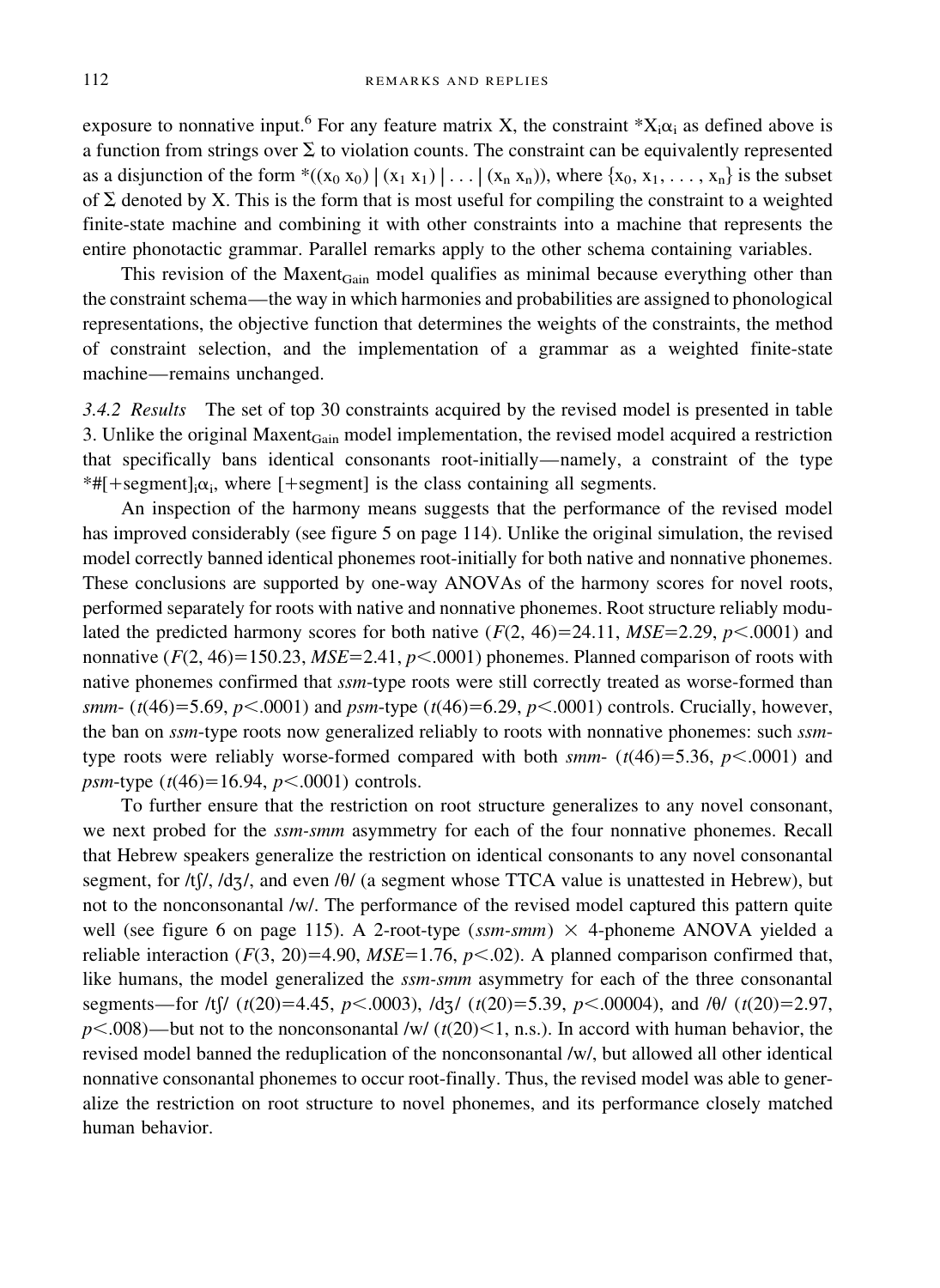### **Table 3**

The 30 highest-ranked constraints acquired by the Maxent<sub>Gain</sub> model with identity constraints. (Note: # indicates root boundary. [ ] stands for ''any segment.'')

| Constraint                                            | Weight |
|-------------------------------------------------------|--------|
| *[+continuant,-strident]                              | 3.192  |
| *[-continuant,-anterior]                              | 2.927  |
| $*#$ [+continuant, + labial]                          | 2.358  |
| *[+consonantal,+sonorant,+coronal][+sonorant,+dorsal] | 2.093  |
| *[-consonantal,+labial]                               | 2.048  |
| *[+labial][][-sonorant,+labial]                       | 1.989  |
| *[+voice,+coronal][-continuant,-voice,+coronal]       | 1.964  |
| *#[+consonantal,+sonorant,+coronal][+sonorant]        | 1.956  |
| *[-continuant,+labial][+sonorant,+labial]             | 1.923  |
| *[+continuant,+labial]#                               | 1.873  |
| *[ ][ ][+continuant, + labial]                        | 1.873  |
| *[-consonantal,+labial][]                             | 1.858  |
| *[+voice,+dorsal][-continuant,-voice,+coronal]        | 1.843  |
| *[+TTCA.narrow][-anterior]                            | 1.840  |
| *[+sonorant,+labial][-continuant,+labial]             | 1.836  |
| *#[+segment] <sub>i</sub> $\alpha_i$                  | 1.828  |
| *[-spread][][-spread]                                 | 1.786  |
| *[+TTCA.narrow][+consonantal][+strident]              | 1.768  |
| *[-consonantal]#                                      | 1.766  |
| *[ ][ ][-consonantal]                                 | 1.766  |
| *[-continuant,+dorsal][] [-continuant,+dorsal]        | 1.741  |
| *[-sonorant,+dorsal][-continuant,+dorsal][+coronal]   | 1.725  |
| *[+sonorant,+dorsal][+consonantal,+sonorant,+coronal] | 1.721  |
| *[ ][-anterior][+TTCA.narrow]                         | 1.671  |
| $*[-spread] [-spread]$                                | 1.643  |
| *[+voice,+dorsal][][-continuant,-voice,+coronal]      | 1.590  |
| *[-continuant,-anterior][]                            | 1.590  |
| *[-voice,+labial][-continuant,+voice,+labial]         | 1.577  |
| *[-continuant,+voice,+labial][-voice,+labial]         | 1.560  |
| *[][-continuant,-anterior]                            | 1.556  |

# **4 Conclusions**

Numerous statistical models have captured diverse phonotactic phenomena using mechanisms that track the cooccurrence of features in linguistic experience. The success of such models might prima facie appear to suggest that the computational machinery of phonological grammars is fundamentally limited, devoid of the capacity to relate variables and exhibit unbounded generalizations. Our investigation addressed this possibility by systematically examining the scope of the generalizations in one influential architecture: the architecture of the HW08 model.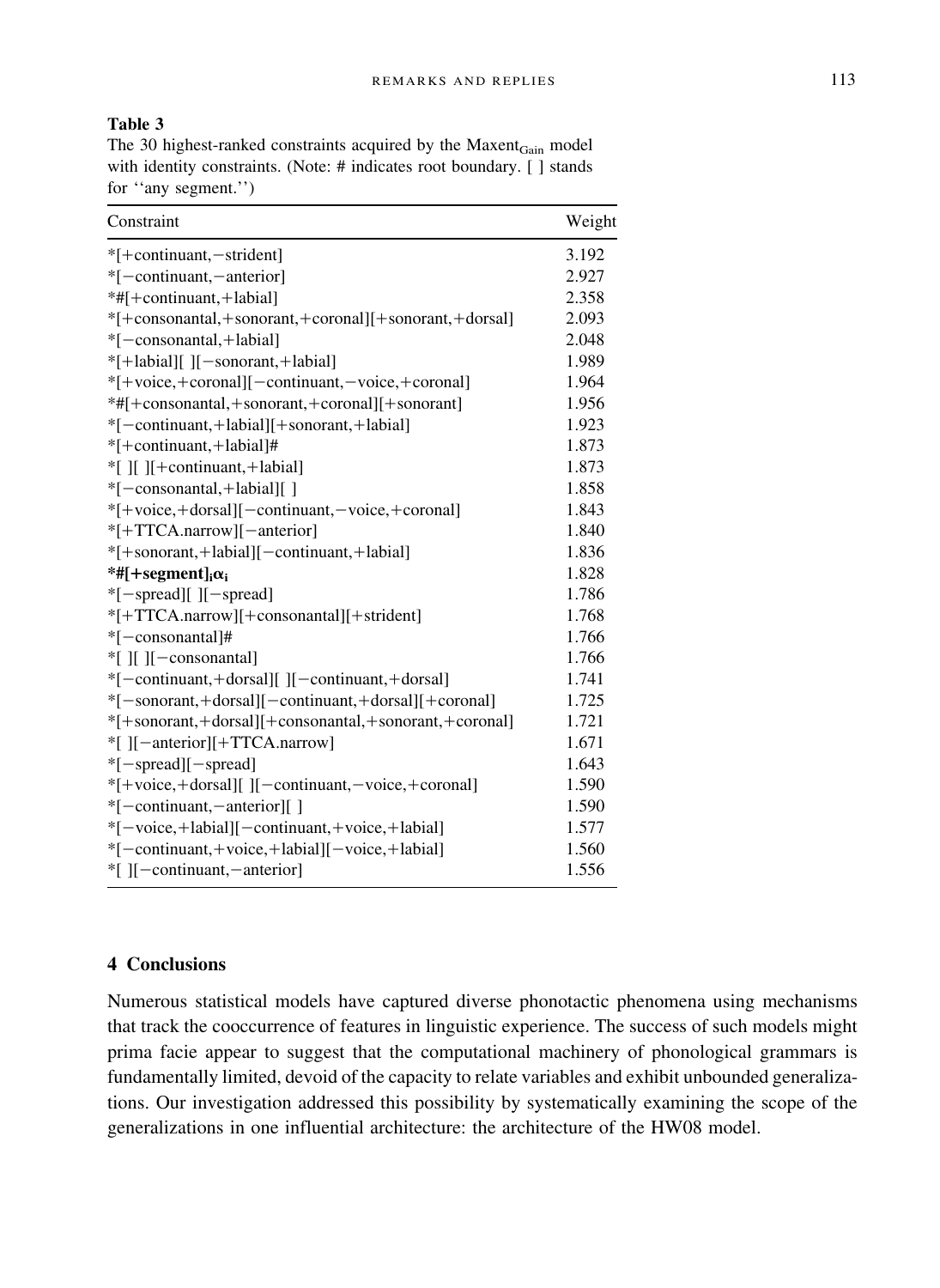![](_page_17_Figure_1.jpeg)

Harmony scores generated by the revised Maxent $_{\text{Gain}}$  model for native and nonnative phonemes. Error bars reflect confidence intervals constructed for the difference between the means.

Although the original HW08 architecture is remarkably effective at learning various phonotactic phenomena, we found that its failure to learn constraints on the relations among variables ultimately hinders its ability to capture the performance of human learners. This limitation of the original model is not immediately apparent when it is tested on items consisting of attested phonemes, as such generalizations can be approximated from the cooccurrence of features in the lexicon. And indeed, two of the three variants of the HW08 architecture evaluated in our investigation (Maxent<sub>Gain</sub> and Maxent<sub>O/E</sub>, but not the original Maxent<sub>HW</sub>) generalized to native phonemes adequately. But once these models are challenged with novel phonemes that fall beyond the training space, their failure to generalize becomes evident. Unlike these instantiations of the HW08 proposal, however, humans can generalize the identity function across the board. The discrepancy between human generalizations and those exhibited by the original HW08 architecture, on the one hand, and the strong convergence with the performance of a revised model that implements variables, on the other, strongly supports the view that human phonological grammars include relations among variables.

These conclusions obviously do not undermine the principled adequacy of inductive statistical learning models. In fact, our results show that such models can correctly capture the Hebrew facts once they are equipped with the capacity to encode algebraic restrictions on identity. Such algebraic mechanisms alone, however, might not be sufficient for a full account of phonotactics. First, merely implementing the capacity to encode identity restrictions does not guarantee that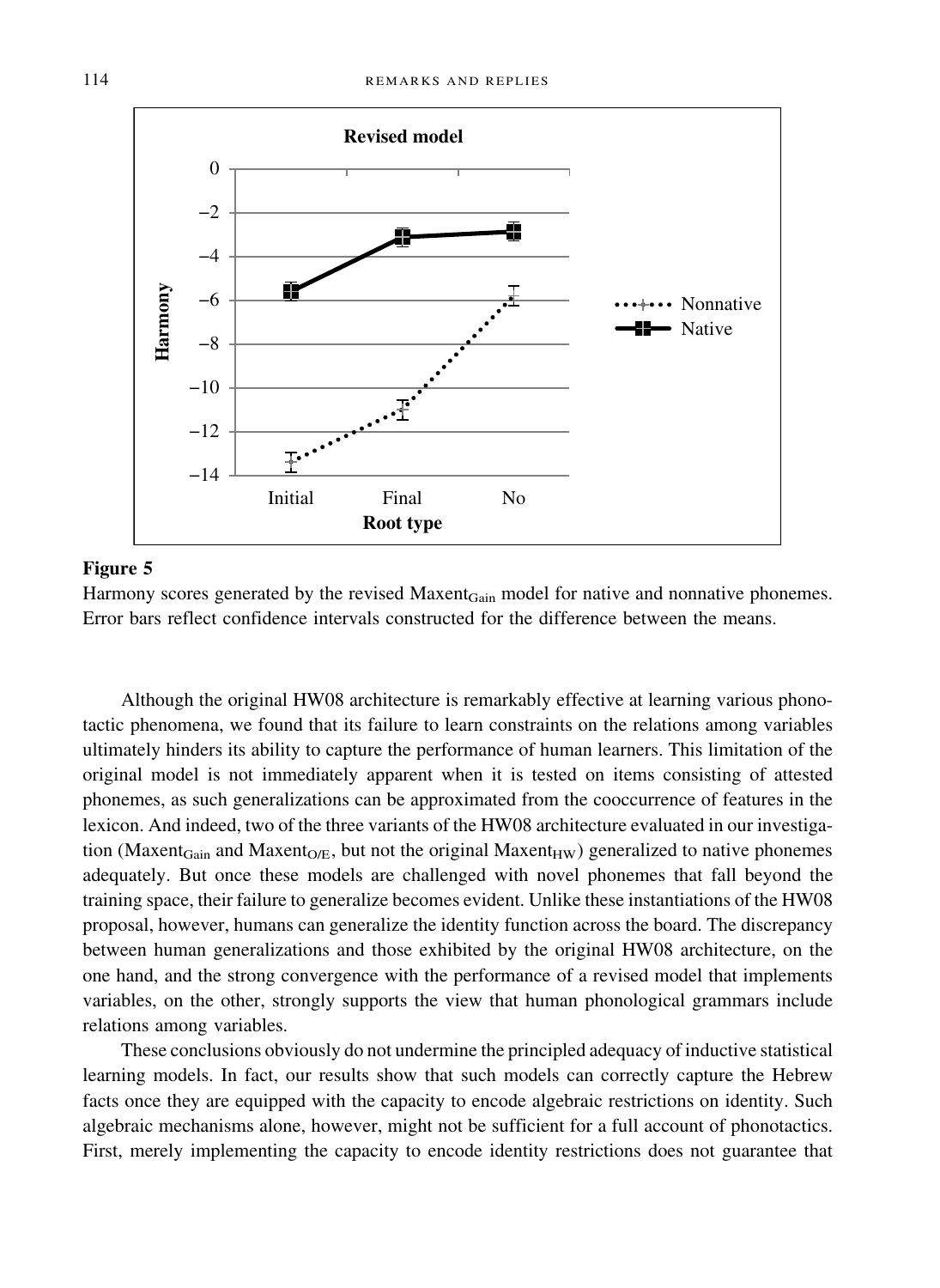![](_page_18_Figure_1.jpeg)

Harmony scores generated by the revised Maxent<sub>Gain</sub> model for roots with nonnative phonemes and the corresponding acceptability ratings by Hebrew speakers. Error bars reflect confidence intervals constructed for the difference between the means.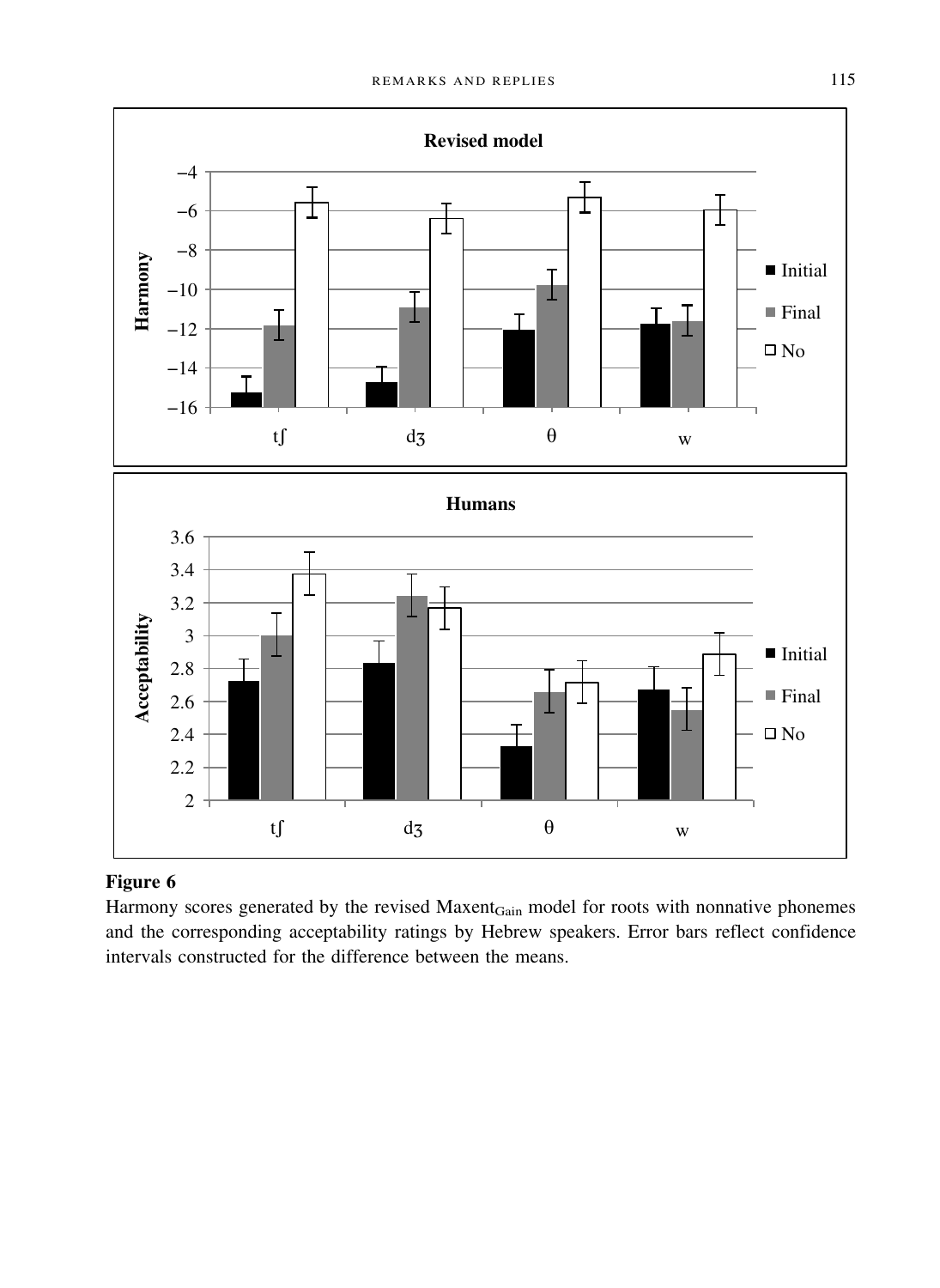such restrictions are effectively acquired. Follow-up simulations with several variants of the HW08 architecture suggest that the ability of a model to correctly restrict segment identity also depends on various additional aspects of its architecture, including the choice of the constraint selection algorithm.7 Moreover, a large literature suggests the possibility of substantive constraints on human phonotactics. So while the capacity to encode variables and operate over variables might be necessary to capture human phonological generalizations, it might not be sufficient.

Although our results demonstrate that phonological learners extend generalizations to novel members of a phonological class, even when these instances fall beyond the training space of the relevant constraint, these findings do not speak to the actual scope of those classes—whether phonological categories (e.g., ''any segment,'' ''any feature'') are inherently limited to a specific (perhaps even small) number of instances, or unbounded, akin to syntactic categories such as ''noun'' or ''verb.'' While some classes such as ''any feature'' or ''any segment'' could be a priori confined, this possibility remains controversial (e.g., Lindblom 1998, Port and Leary 2005). Moreover, many other phonological categories are not restricted in such fashion, and they are routinely called by grammatical constraints, including identity restrictions. One such constraint, Contiguity, requires reduplicants to be a contiguous substring of the base (McCarthy and Prince 1993). To use an example from Hebrew, *vered* 'rose' reduplicates as *vrad.rad*, not *vrad.vad*, as the reduplicant *vad* does not form a contiguous substring of the base (see also Bat-El 1996). But unlike segments and features, ''base'' and ''reduplicant'' are open-ended categories that cannot plausibly be restricted to a finite set, and experimental results suggest that speakers productively extend the constraints on these classes to novel instances (Berent and Vaknin, unpublished data), suggesting that the relevant classes are not bounded in scope.

While unbounded phonological classes await further evidence, the existing findings clearly demonstrate that some of the core machinery necessary for unbounded productivity—algebraic relations between variables—forms part of phonological grammars. Phonology may well be different from syntax in many important ways (Bromberger and Halle 1989), but at least in this respect, phonology seems much like syntax. Models of phonology that lack the means to represent abstract relationships between variables are, whatever their other virtues, unlikely to be sufficient.

#### **References**

- Adriaans, Frans, and René Kager. 2010. Adding generalization to statistical learning: The induction of phonotactics from continuous speech. *Journal of Memory and Language* 62:311–331.
- Albright, Adam. 2007. Natural classes are not enough: Biased generalization in novel onset clusters. Ms., MIT, Cambridge, MA.

Albright, Adam. 2009. Feature-based generalisation as a source of gradient acceptability. *Phonology* 26: 9–41.

<sup>&</sup>lt;sup>7</sup> Additional simulations compared our revised Maxent<sub>Gain</sub> model with a parallel revision of the Maxent<sub>O/E</sub> model. Even though both models were modified so that they could encode identity restrictions, they differed in their capacity to acquire those constraints. While the revised Maxent<sub>Gain</sub> model acquired a general ban on initial identical consonants, the revised Maxent<sub>O/E</sub> version only learned a narrower ban on identical *continuants*, a restriction that correctly generalized to the continuant / $\theta$ , but erroneously failed to generalize to /t $\int$  or /d $\zeta$ /. The restriction to continuants is a result of overfitting to the training data, which contains a handful (4/1,449) of roots with repeated identical elements, all of which are stops.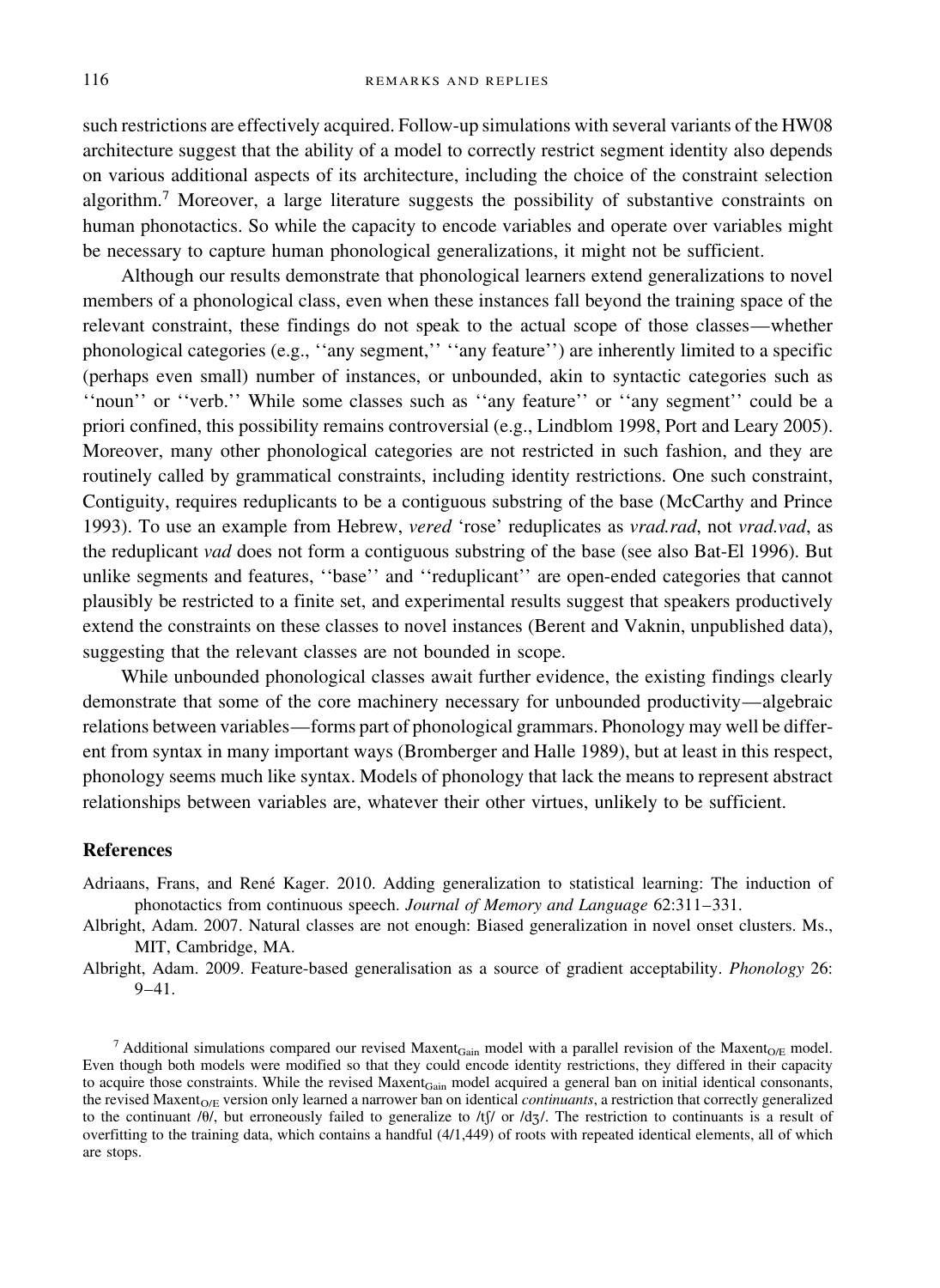- Alderete, John, Jill Beckman, Laura Benua, Amalia Gnanadesikan, John McCarthy, and Suzanne Urbanczyk. 1999. Reduplication with fixed segmentism. *Linguistic Inquiry* 30:327–364.
- Bat-El, Outi. 1994. Stem modification and cluster transfer in modern Hebrew. *Natural Language and Linguistic Theory* 12:571–596.
- Bat-El, Outi. 1996. Selecting the best of the worst: The grammar of Hebrew blends. *Phonology* 13:283–328.
- Bat-El, Outi. 2006. Consonant identity and consonant copy: The segmental and prosodic structure of Hebrew reduplication. *Linguistic Inquiry* 37:179–210.
- Ben-David, Avivit. 2001. Language acquisition and phonological theory: Universal and variable processes across children and across languages. Doctoral dissertation, Tel-Aviv University.
- Berent, Iris, Daniel L. Everett, and Joseph Shimron. 2001. Do phonological representations specify variables? Evidence from the Obligatory Contour Principle. *Cognitive Psychology* 42:1–60.
- Berent, Iris, Gary F. Marcus, Joseph Shimron, and Adamantios I. Gafos. 2002. The scope of linguistic generalizations: Evidence from Hebrew word formation. *Cognition* 83:113–139.
- Berent, Iris, and Steven Pinker. 2007. The dislike of regular plurals in compounds: Phonological familiarity or morphological constraint? *The Mental Lexicon* 2:129–181.
- Berent, Iris, Steven Pinker, and Joseph Shimron. 1999. Default nominal inflection in Hebrew: Evidence for mental variables. *Cognition* 72:1–44.
- Berent, Iris, and Joseph Shimron. 2003. Co-occurrence restrictions on identical consonants in the Hebrew lexicon: Are they due to similarity? *Journal of Linguistics* 39:31–55.
- Berent, Iris, Joseph Shimron, and Vered Vaknin. 2001. Phonological constraints on reading: Evidence from the Obligatory Contour Principle. *Journal of Memory and Language* 44:644–665.
- Berent, Iris, Vered Vaknin, and Gary F. Marcus. 2007. Roots, stems, and the universality of lexical representations: Evidence from Hebrew. *Cognition* 104:254–286.
- Berent, Iris, Vered Vaknin, and Joseph Shimron. 2004. Does a theory of language need a grammar? Evidence from Hebrew root structure. *Brain and Language* 90:170–182.
- Bromberger, Sylvain, and Morris Halle. 1989. Why phonology is different. *Linguistic Inquiry* 20:51–70.
- Chomsky, Noam. 1957. *Syntactic structures*. The Hague: Mouton.
- Chomsky, Noam. 1972. *Language and mind*. New York: Harcourt Brace Jovanovich.
- Chomsky, Noam. 1980. Rules and representations. *Behavioral and Brain Sciences* 3:1–61.
- Chomsky, Noam. 2005. Three factors in language design. *Linguistic Inquiry* 36:1–22.
- Clements, George N., and Samuel Jay Keyser. 1983. *CV phonology*. Cambridge, MA: MIT Press.
- Coetzee, Andries W. 2008. Grammaticality and ungrammaticality in phonology. *Language* 84:218–257.
- Coetzee, Andries W., and Joe Pater. 2008. Weighted constraints and gradient restrictions on place cooccurrence in Muna and Arabic. *Natural Language and Linguistic Theory* 26:289–337.
- Cole, Jennifer. 2009. Emergent feature structures: Harmony systems in exemplar models of phonology. *Language Sciences* 31:144–160.
- Coleman, John, and Janet Pierrehumbert. 1997. Stochastic phonological grammars and acceptability. In *Third Meeting of the ACL Special Interest Group in Computational Phonology: Proceedings of the Workshop*, ed. by John Coleman, 49–56. East Stroudsburg, PA: Association for Computational Linguistics.
- Della Pietra, Stephen, Vincent Della Pietra, and John Lafferty. 1997. Inducing features of random fields. *IEEE Transactions on Pattern Analysis and Machine Intelligence* 19:380–393.
- Frisch, Stefan A., Janet Pierrehumbert, and Michael B. Broe. 2004. Similarity avoidance and the OCP. *Natural Language and Linguistic Theory* 22:197–228.
- Frisch, Stefan A., and Bushra A. Zawaydeh. 2001. The psychological reality of OCP-place in Arabic. *Language* 77:91–106.
- Gafos, Adamantios I. 1999. *The articulatory basis of locality in phonology*. New York: Garland.
- Gafos, Adamantios I. 2003. Greenberg's asymmetry in Arabic: A consequence of stems in paradigms. *Language* 79:317–355.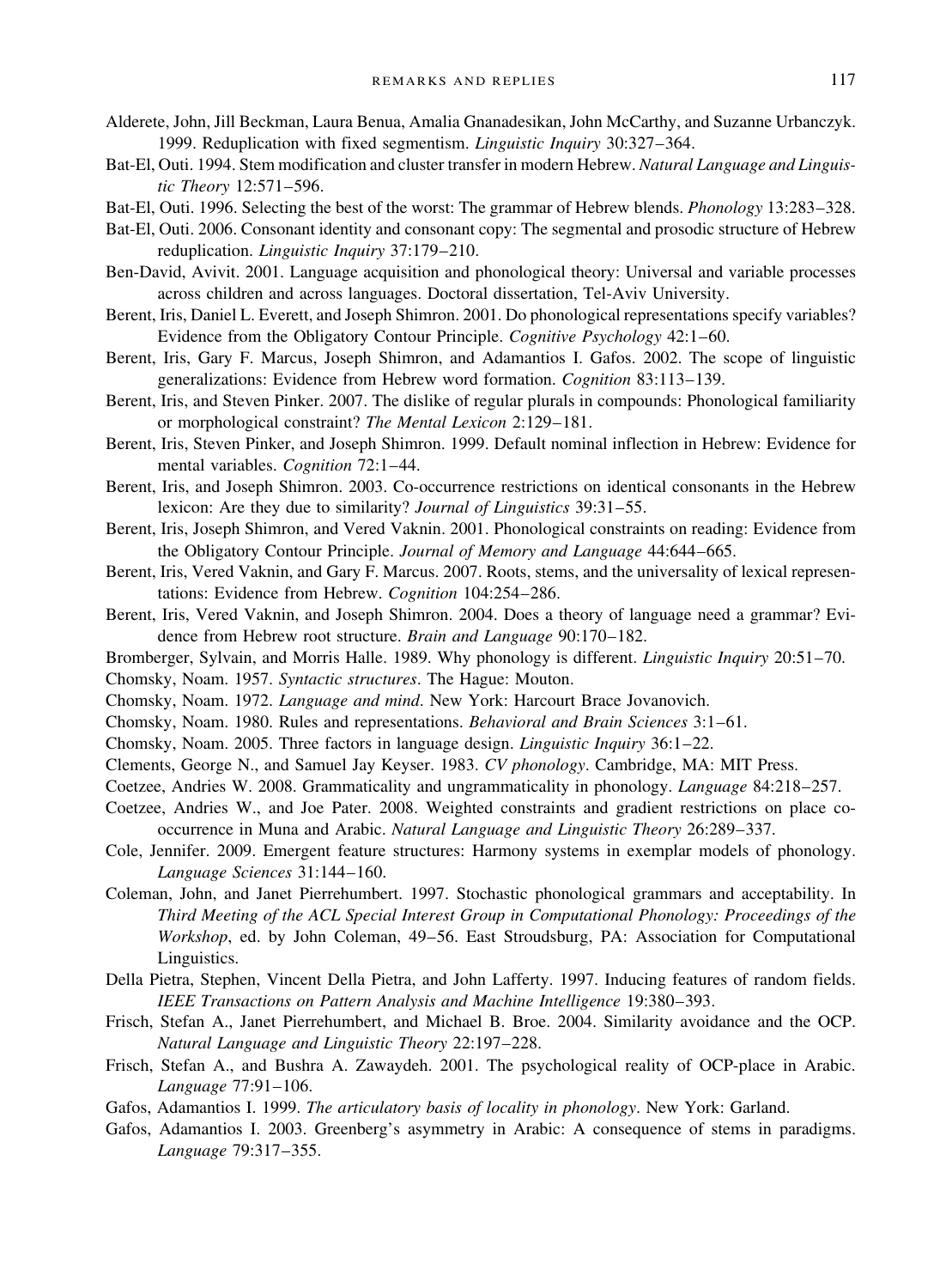- Goldsmith, John. 2010. *Probabilistic models of grammar: Phonology as information minimization*. Chicago: University of Chicago Press.
- Greenberg, Joseph H. 1950. The patterning of morphemes in Semitic. *Word* 6:162–181.
- Harm, Michael W., and Mark S. Seidenberg. 1999. Phonology, reading acquisition, and dyslexia: Insights from connectionist models. *Psychological Review* 106:491–528.
- Hayes, Bruce, and Colin Wilson. 2008. A maximum entropy model of phonotactics and phonotactic learning. *Linguistic Inquiry* 39:379–440.
- Inkelas, Sharon. 2008. The dual theory of reduplication. *Linguistics* 46:351–401.
- Inkelas, Sharon, and Cheryl Zoll. 2005. *Reduplication: Doubling in morphology*. Cambridge: Cambridge University Press.
- Ito, Junko, and Armin Mester. 1986. The phonology of voicing in Japanese: Theoretical consequences for morphological accessibility. *Linguistic Inquiry* 17:49–73.
- Kim, John J., Gary F. Marcus, Steven Pinker, Michelle Hollander, and Marie Coppola. 1994. Sensitivity of children's inflection to grammatical structure. *Journal of Child Language* 21:173–209.
- Ladd, Robert. 1986. Intonational phrasing: The case for recursive prosodic structure. *Phonology Yearbook* 3:311–340.
- Leben, William. 1973. *Suprasegmental phonology.* Cambridge, MA: MIT Press.
- Lindblom, Björn. 1998. Systemic constraints and adaptive changes in the formation of sound structure. In *Approaches to the evolution of language: Social and cognitive bases*, ed. by James R. Hurford, Michael Studdert-Kennedy, and Chris Knight, 242–263. Cambridge: Cambridge University Press.
- Marcus, Gary F. 1998. Rethinking eliminative connectionism. *Cognitive Psychology* 37:243–282.
- Marcus, Gary F. 2001. *The algebraic mind: Integrating connectionism and cognitive science*. Cambridge, MA: MIT Press.
- Marcus, Gary F., Ursula Brinkmann, Harald Clahsen, Richard Wiese, and Steven Pinker. 1995. German inflection: The exception that proves the rule. *Cognitive Psychology* 29:189–256.
- Marcus, G[ary] F., S. Vijayan, S. Bandi Rao, and P. M. Vishton. 1999. Rule learning by seven-month-old infants. *Science* 283:77–80 (1 Jan.).
- McCarthy, John J. 1981. A prosodic theory of nonconcatenative morphology. *Linguistic Inquiry* 12:373–418.
- McCarthy, John J. 1994. The phonetics and phonology of Semitic pharyngeals. In *Papers in laboratory phonology III*, ed. by Patricia Keating, 191–283. Cambridge: Cambridge University Press.
- McCarthy, John J., and Alan Prince. 1993. Prosodic Morphology I: Constraint interaction and satisfaction. Report RuCCS-TR-3. New Brunswick, NJ: Rutgers University Center for Cognitive Science.
- McCarthy, John J., and Alan Prince. 1995. Prosodic Morphology. In *Phonological theory*, ed. by John A. Goldsmith, 318–366. Oxford: Blackwell.
- Moravcsik, Edith. 1978. Reduplicative constructions. In *Universals of human language: Word structure*, ed. by Joseph H. Greenberg, 297–334. Stanford, CA: Stanford University Press.
- Nevins, Andrew. 2010. Two case studies in phonological universals: A view from artificial grammars. *Biolinguistics* 4:218–233.
- Pinker, Steven. 1991. Rules of language. *Science* 253:530–535.
- Pinker, Steven, and Alan Prince. 1988. On language and connectionism: Analysis of a parallel distributed processing model of language acquisition. *Cognition* 28:73–193.
- Port, Robert F., and Adam P. Leary. 2005. Against formal phonology. *Language* 81:927–964.
- Prasada, Sandeep, and Steven Pinker. 1993. Generalization of regular and irregular morphological patterns. *Language and Cognitive Processes* 8:1–55.
- Prince, Alan, and Paul Smolensky. 1993/2004. *Optimality Theory: Constraint interaction in generative grammar*. Malden, MA: Blackwell.
- Rose, Sharon, and Rachel Walker. 2004. A typology of consonant agreement as correspondence. *Language* 80:475–531.
- Rumelhart, David E., and James L. McClelland. 1986. On learning the past tenses of English verbs: Implicit rules or parallel distributed processing? In *Parallel distributed processing: Explorations in the micro-*